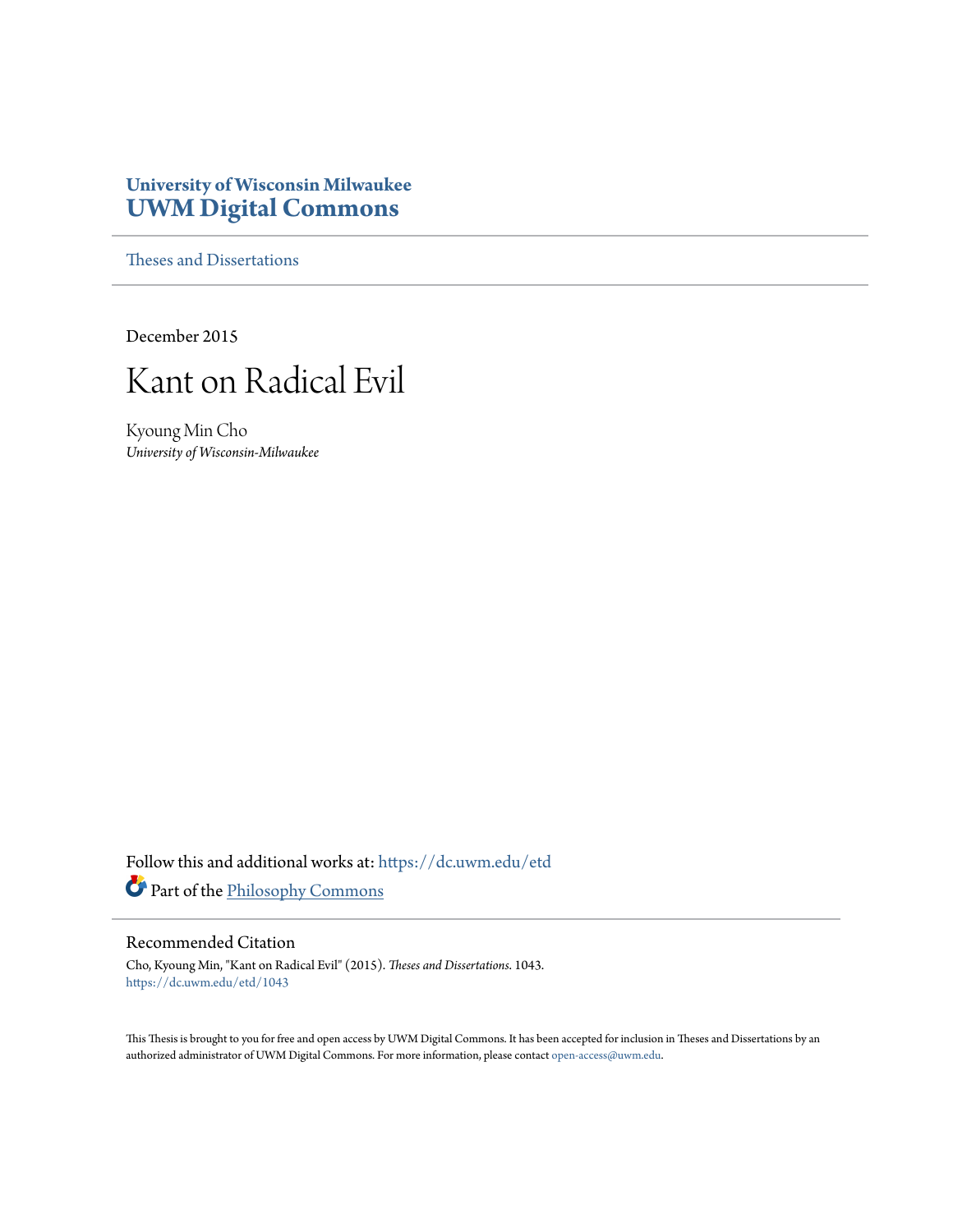## KANT ON RADICAL EVIL

by

Kyoung Min Cho

A Thesis Submitted in

Partial Fulfillment of the

Requirements for the Degree of

Master of Arts

in Philosophy

at

The University of Wisconsin-Milwaukee

December 2015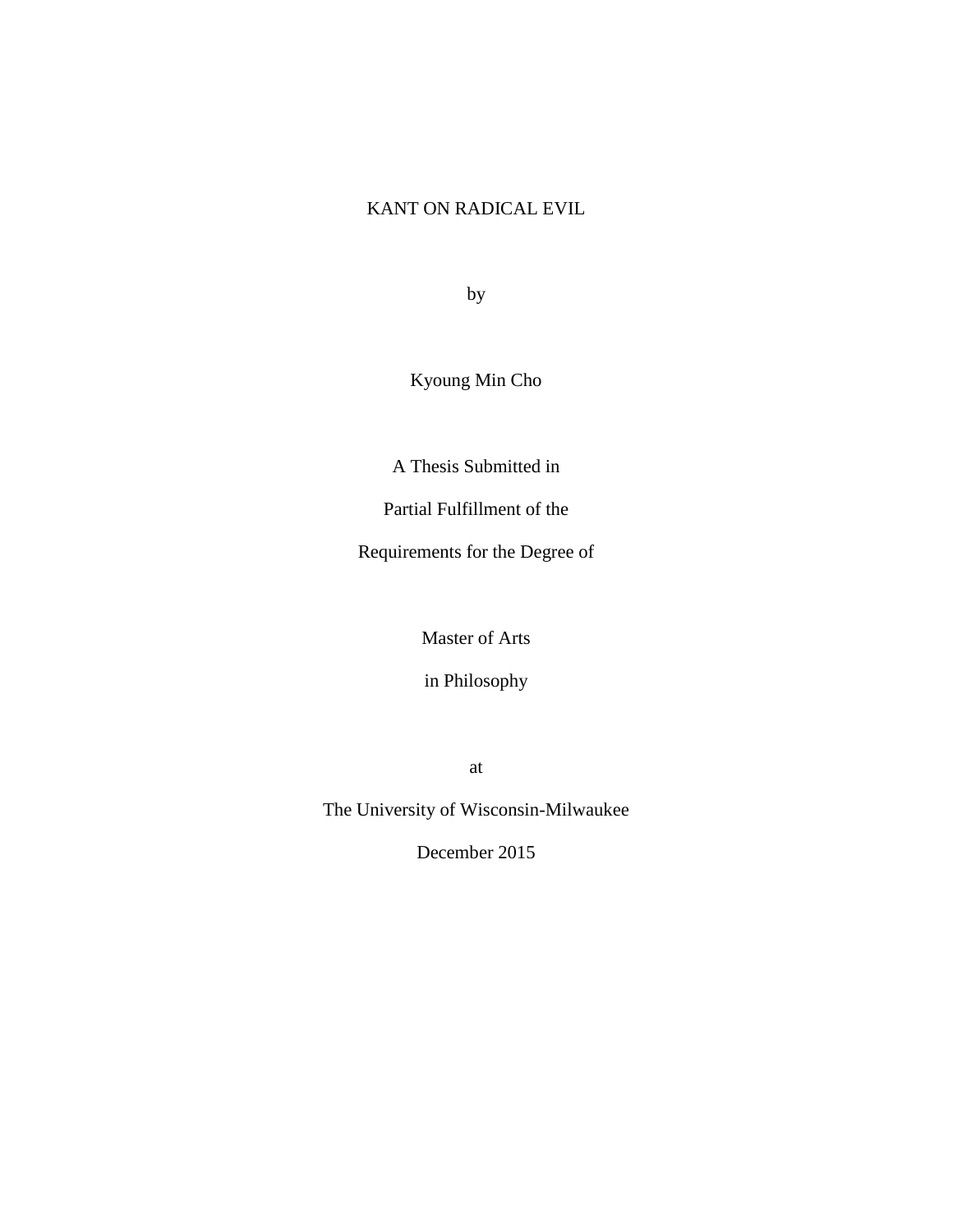#### ABSTRACT

#### KANT ON RADICAL EVIL

by

#### Kyoung Min Cho

The University of Wisconsin-Milwaukee, 2015 Under the Supervision of Professor Julius O. Sensat

The purpose of this thesis is to propose an interpretation of Kant's claim that the human being's evil nature is the effect of the free power of choice. I suggest that if his concept of free choice is properly understood, Kant's claim should be interpreted as follows: the human being's radical evil is the effect of a failure to use freely the power of choice that determines its fundamental disposition, a failure that is to be presupposed as universal for all human agents. According to this reading, we are evil by nature since evil lies in our fundamental disposition. Still, our evil nature can be thought of as acquired, since we could constitute our fundamental disposition as morally good through freedom of choice. In the end, it turn out that for Kant, the concepts of free choice and of evil nature are closely connected.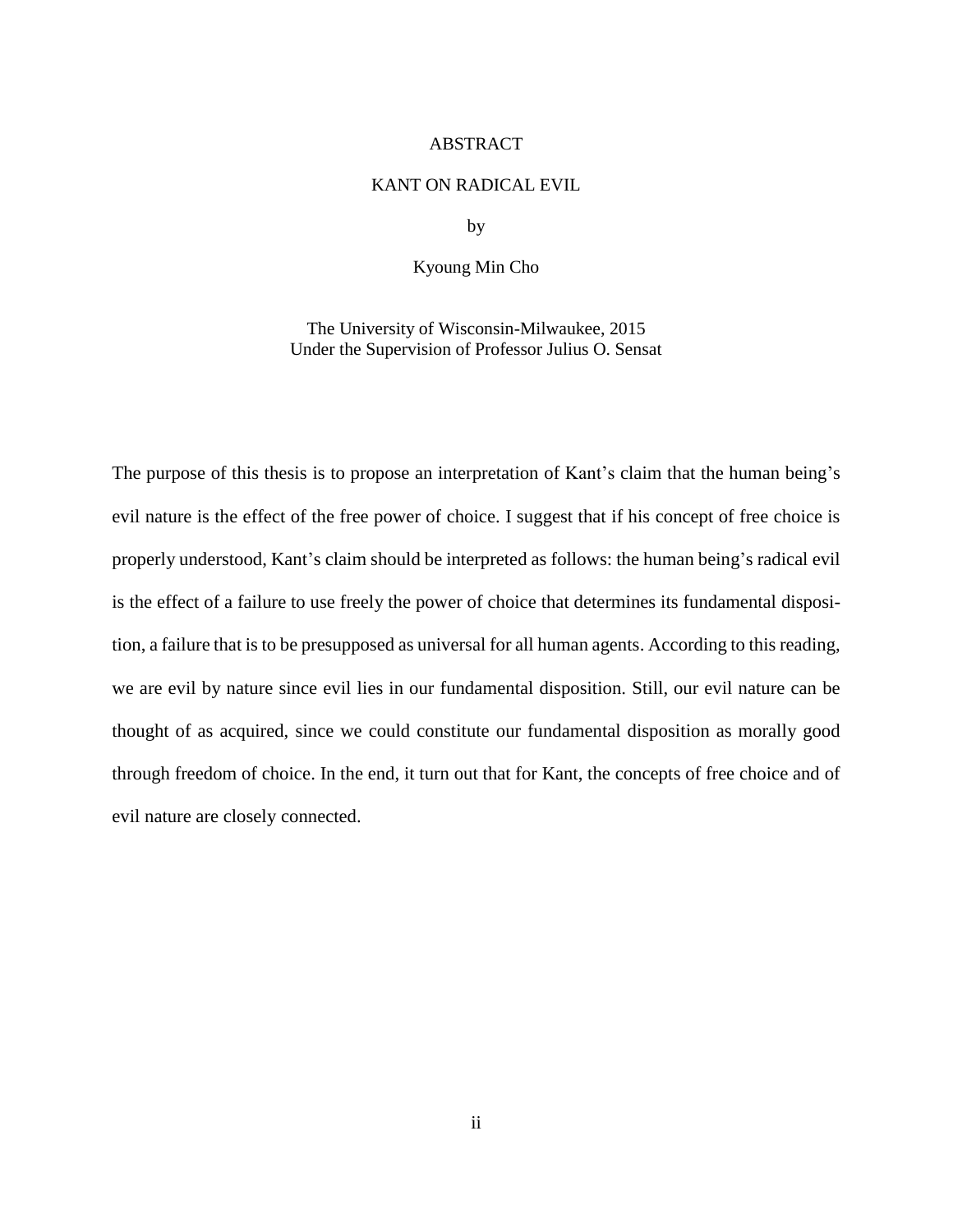Copyright by Kyoung Min Cho, 2015 All Rights Reserved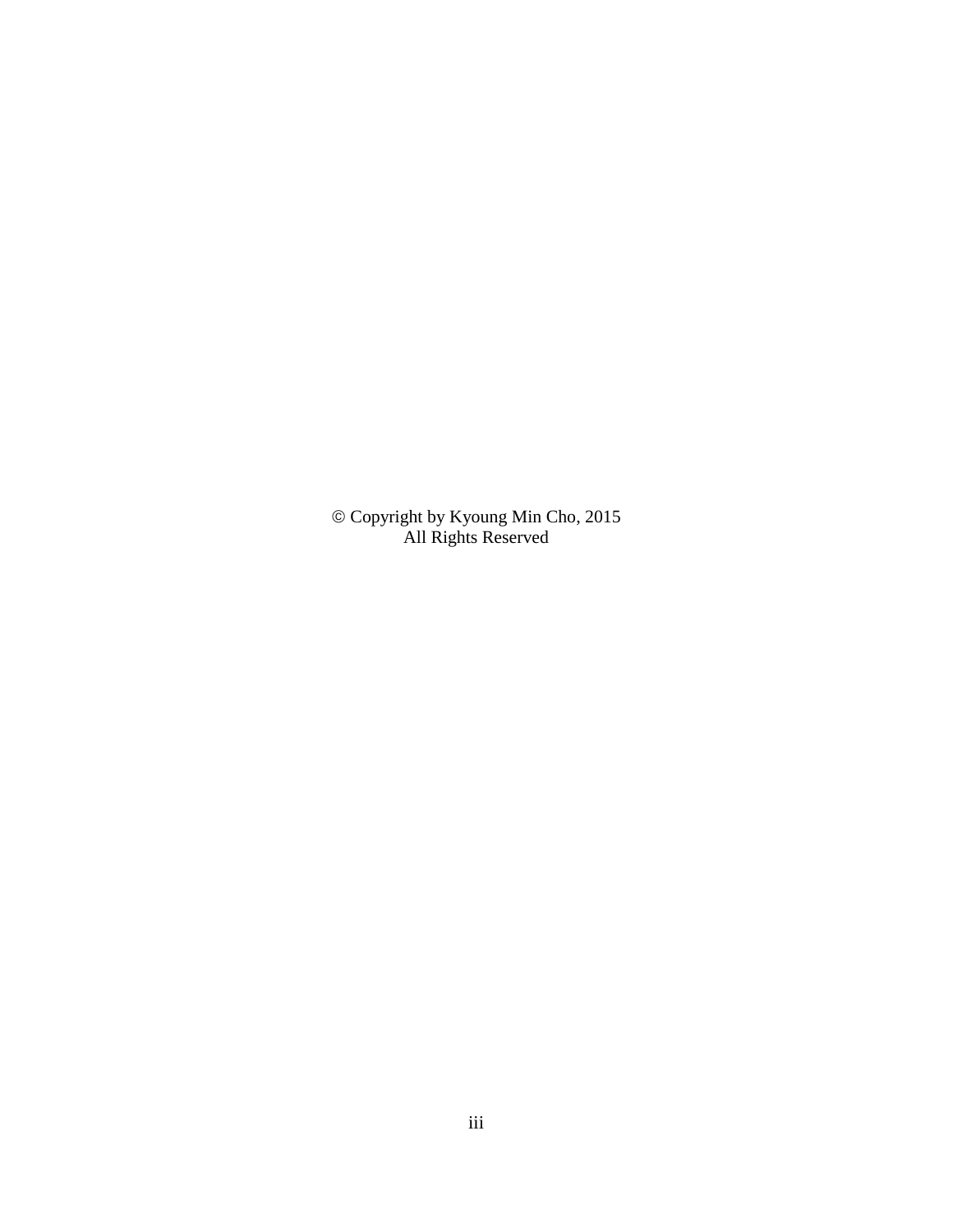To my mother, with gratitude.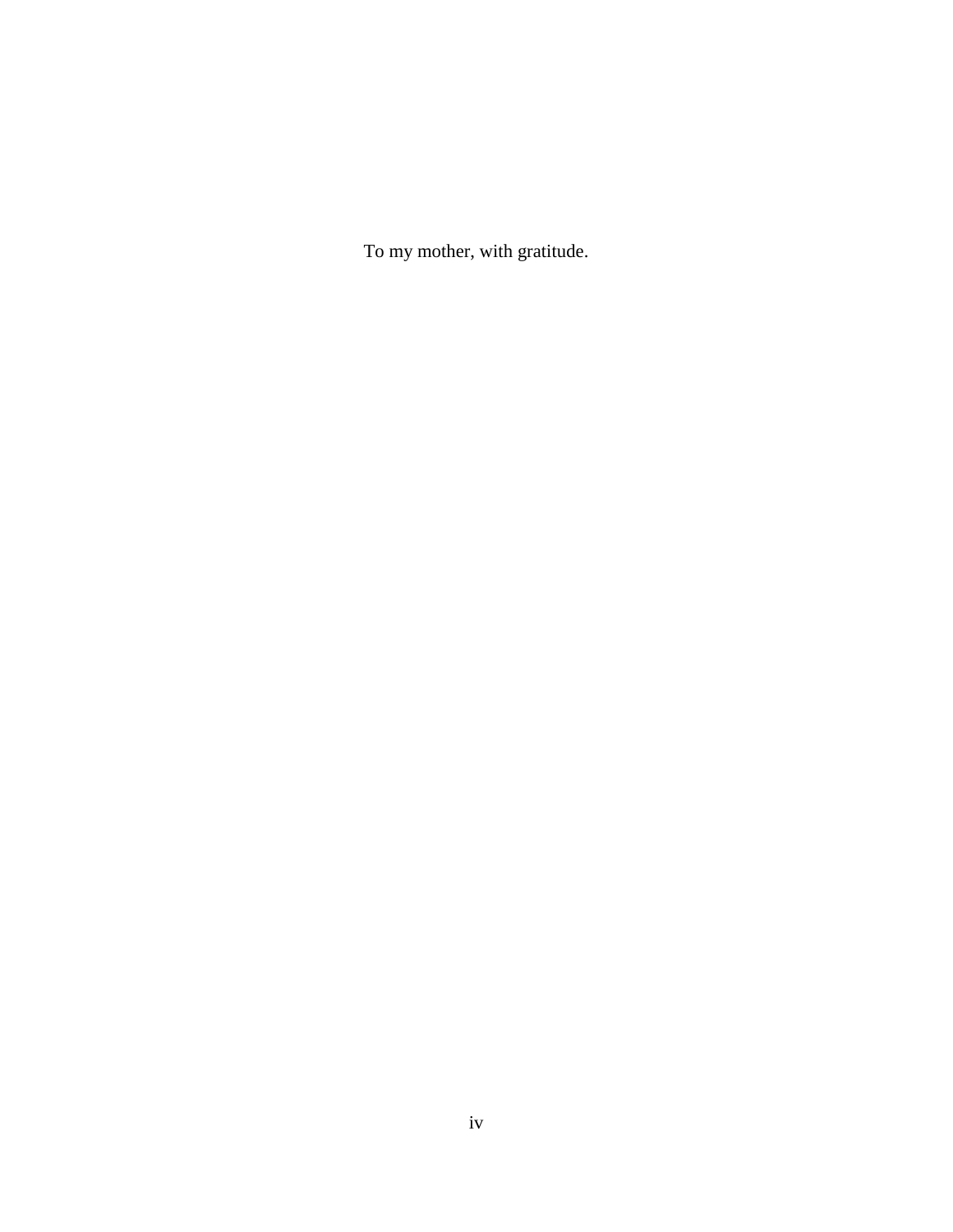# TABLE OF CONTENTS

| 1. Introduction                                      |    |
|------------------------------------------------------|----|
| 2. Choice, Freedom, and Bad Choice                   | 2  |
| 3. Disposition, Timeless Choice, and Evil Nature     | 11 |
| 4. The Universality of the Human Being's Evil Nature | 20 |
| 5. Conclusion                                        | 27 |
| References                                           | 29 |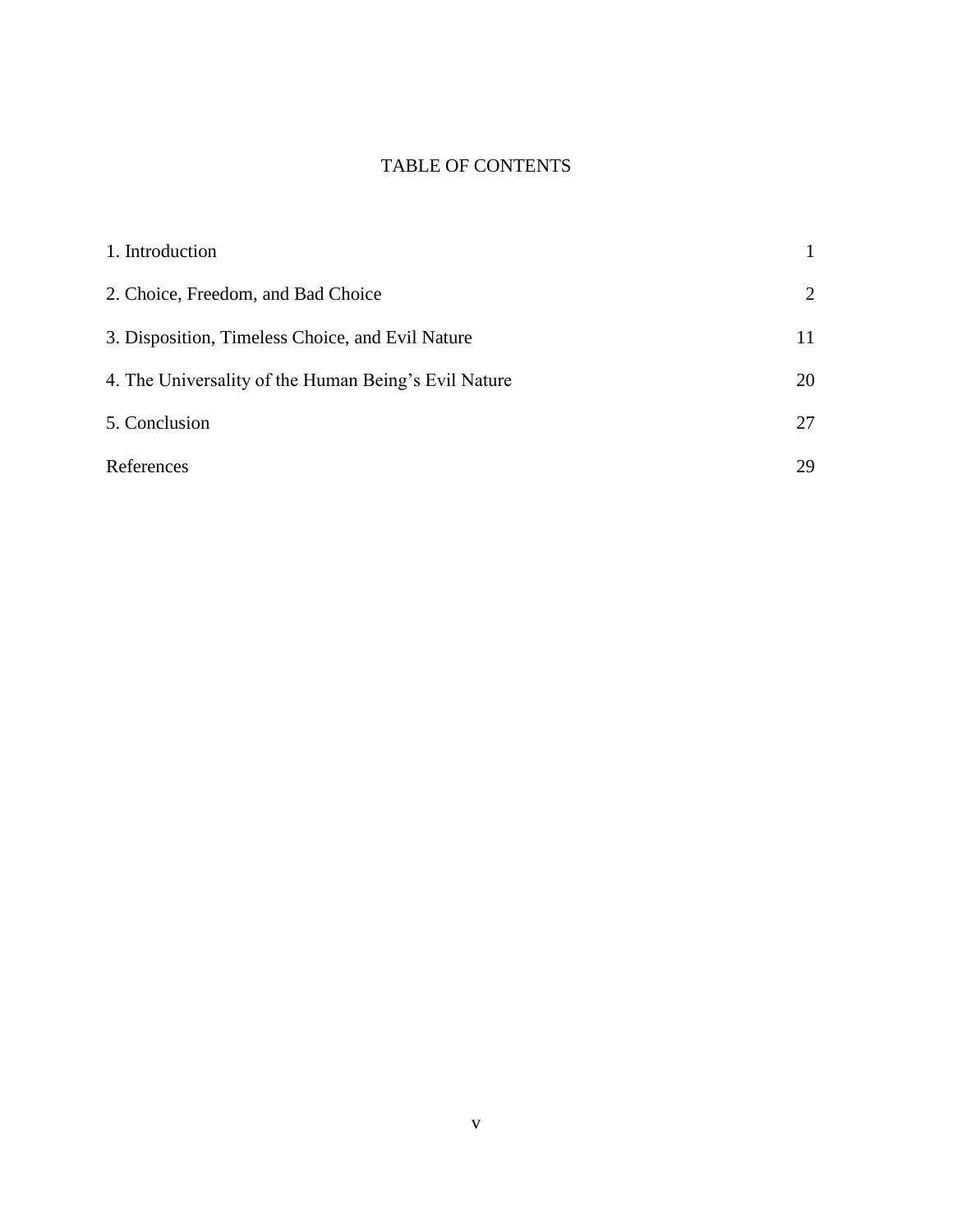### ACKNOWLEDGEMENTS

I would like to thank Julius Sensat, Bill Bristow, Luca Ferrero, and Joshua Spencer. Whoever struggles in the graduate student life will find, as the answer to one of his temperate wishes, that the approval of enlightened and competent teachers strongly encourage him to engage in efforts whose benefit is great for himself, but remote and hence quite unrecognized by the eyes of others. For such teachers and to their gracious attention I am sincerely grateful, and remain with the deepest reverence.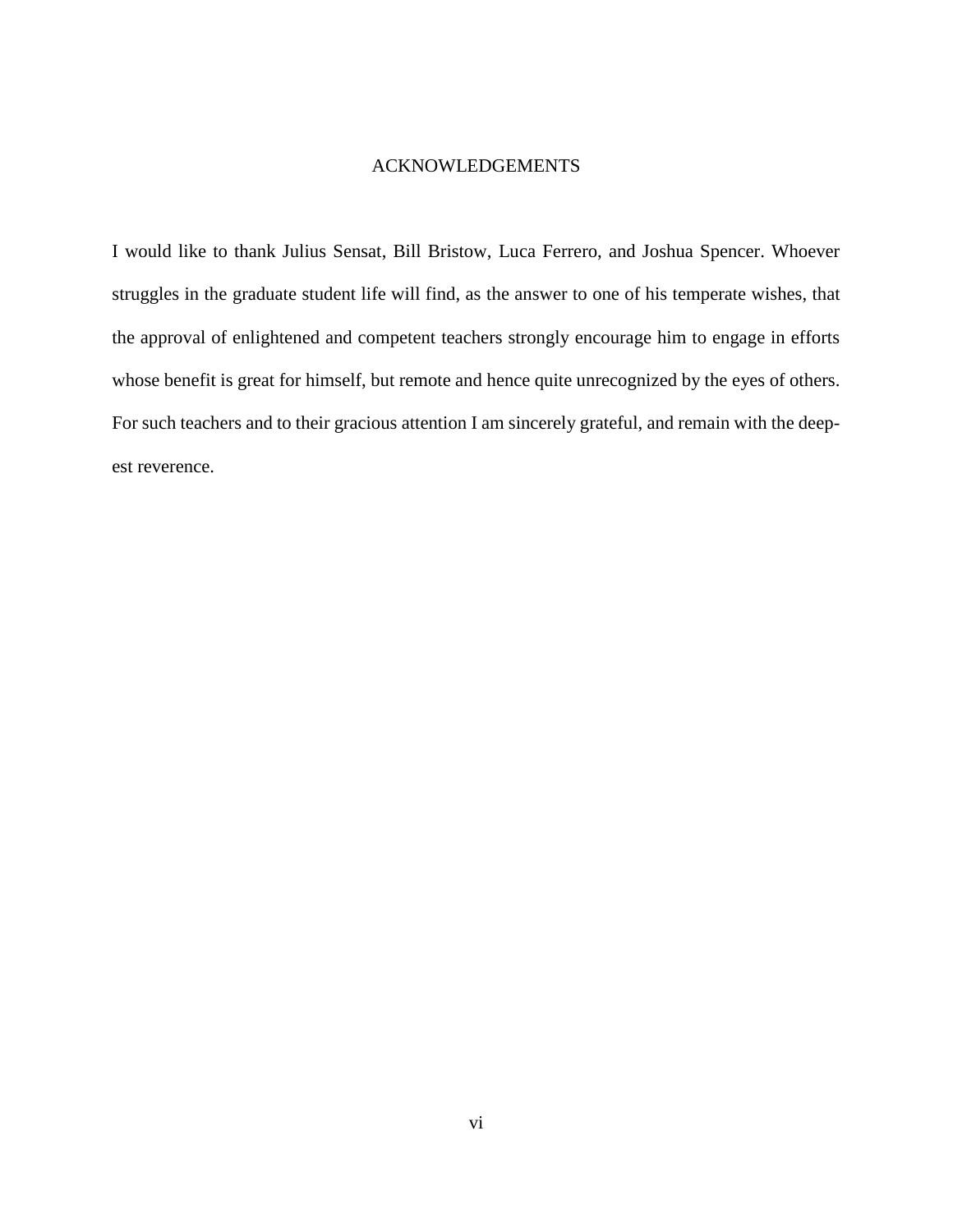### **1. Introduction**

Making sense of Kant's doctrine of radical evil has been one of the most perplexing problems facing his interpreters. Kant proposes the doctrine mostly in the *Religion within the Boundaries of Mere reason,* which is a very rich but difficult text. Since the major theme of the text is philosophy of religion, it is often hard to distinguish his philosophical thesis of evil from his interpretation of the Christian idea of original sin. Moreover, the claim that the human being is radically evil seems strikingly contrary to his belief about human dignity and the possibility of morality. While these issues themselves provoke serious interpretative tasks, the most embarrassing problem is that the doctrine itself seems self-contradictory. Kant remarks, "The human being must make or have made *himself* into whatever he is or should become in a moral sense, good or evil," and "These two [good and evil characters] must be an effect of his free power of choice" ( $R$  6: 44).<sup>1</sup> In other words, our being evil results from our free choice, according to Kant. Nevertheless, he also maintains that 'the human being is evil *by nature*' (R 6: 32). These two claims seems contradictory.

The purpose of this paper is to propose a consistent reading of Kant's claim that the human being's evil nature is the effect of the free power of choice. I will try to resolve the seeming contradiction of the claim in light of Kant's moral psychology. I will suggest that if his concept of free choice is properly understood, Kant's claim should be interpreted as follows: the human being's radical evil is the effect of a *failure* to use freely the power of choice that determines its fundamental disposition, a failure that is to be presupposed as universal for all human agents. According to this reading, we are evil by nature since evil lies in our fundamental disposition. Still, our evil

<sup>1</sup> Apart from the *Critique of Pure Reason*, where references follow standard A/B pagination, references to Kant's other works are abbreviated as follows: G (*Groundwork of the Metaphysics of Morals*), KpV (*Critique of Practical Reason*), MS (*The Metaphysics of Morals*), R (*Religion within the Boundaries of Mere Reason*), A (*Anthropology from a Pragmatic Point of View*). Citations of these works refer to volume: page number of the Prussian Academy edition of Kant's complete works. Translations of Kant's works will be from *The Cambridge Edition of the Works of Immanuel Kant* (Cambridge: Cambridge University Press).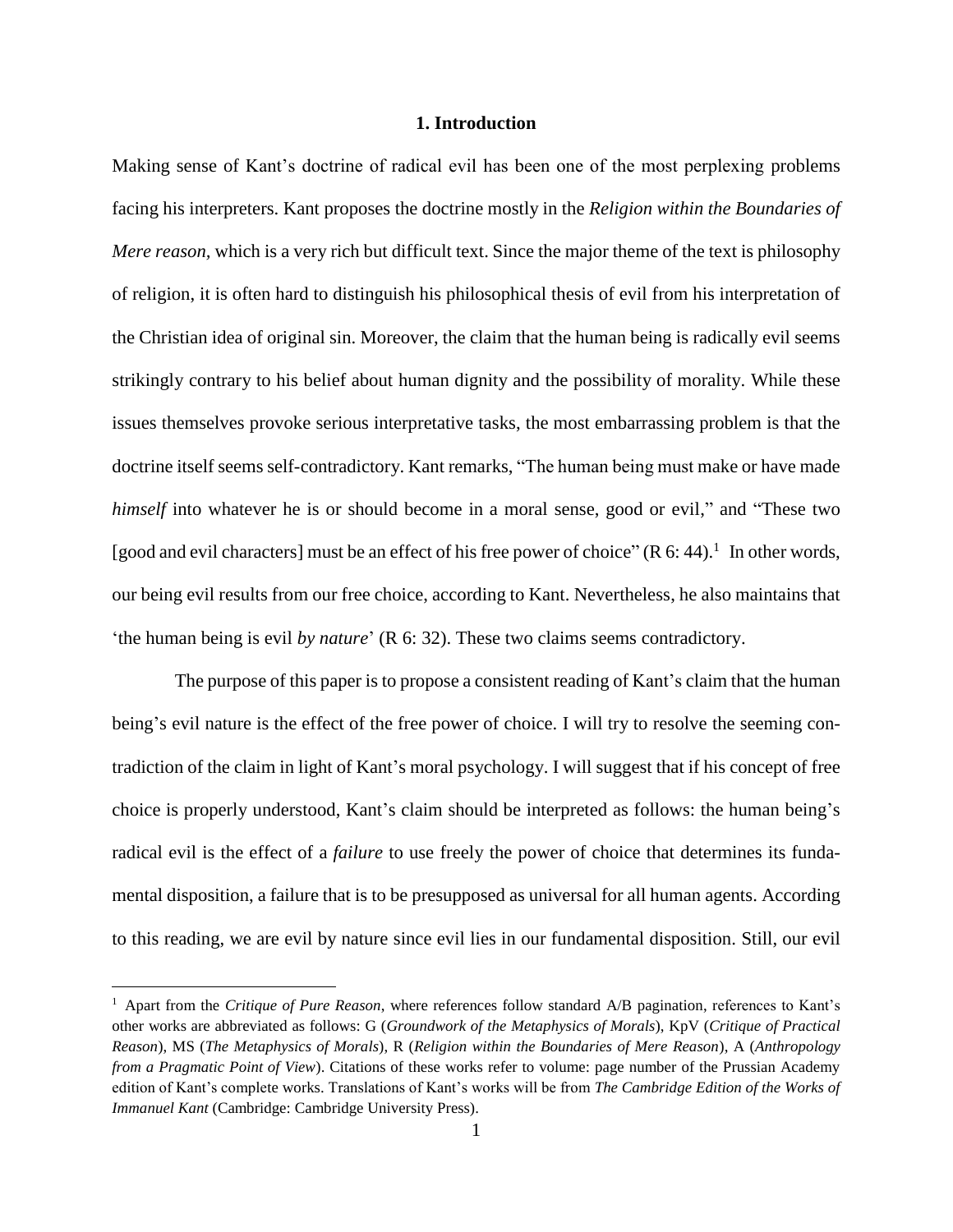nature can be thought of as acquired, since we could constitute our fundamental disposition as morally good through freedom of choice. In the end, it will turn out that for Kant, the concepts of free choice and of evil nature are closely connected.

To explicate this reading, I will first examine Kant's notion of the free power of choice in section 2. This section will make it clear how a particular evil maxim can be the effect of free choice. I will then articulate his notion of disposition in section 3. The section will show how an evil disposition can be the effect of free choice and why it can still be thought of as innate. In section 4, I will discuss Kant's doctrine that all human beings have an evil nature. In this section, it will explain how for Kant, our universal evil nature is a necessary presupposition for having freedom of choice.

#### **2. Choice, Freedom, and Bad Choice**

Kant's claim that the human being's evil nature is the effect of the free power of choice is based on his distinctive concepts of freedom and choice. In order to understand this claim, therefore, we need first to examine these two concepts.

**2.1** To begin with, what is the power of choice  $(Willkür)$ <sup>2</sup> According to Kant, it is a capacity of an agent to bring about objects of desire through action while being conscious of this capacity (MS 6: 213).<sup>3</sup> When an agent desires something achievable, he can be conscious that he is able to bring about the desired effect through action. And to act to bring about the object of desire, he should decide to commit himself to that action— he should make a choice to do so. The

<sup>&</sup>lt;sup>2</sup> In this paper, I will use "the power of choice", "choice", or its verbal form "choose" interchangeably to denote *Willkür.* For *Wahl* that means a particular choice as an effect of *Willkür*, I will use "a choice" or "a particular choice." <sup>3</sup> Kant says, "The faculty of desire in accordance with concepts, insofar as the ground determining it to action lies within itself and not in its object, is called a faculty to *do or to refrain from doing as one pleases.* Insofar as it is joined with one's consciousness of the ability to bring about tis object by one's action it is called *choice;* if it is not joined with this consciousness its act is called *wish"* (M 6:213).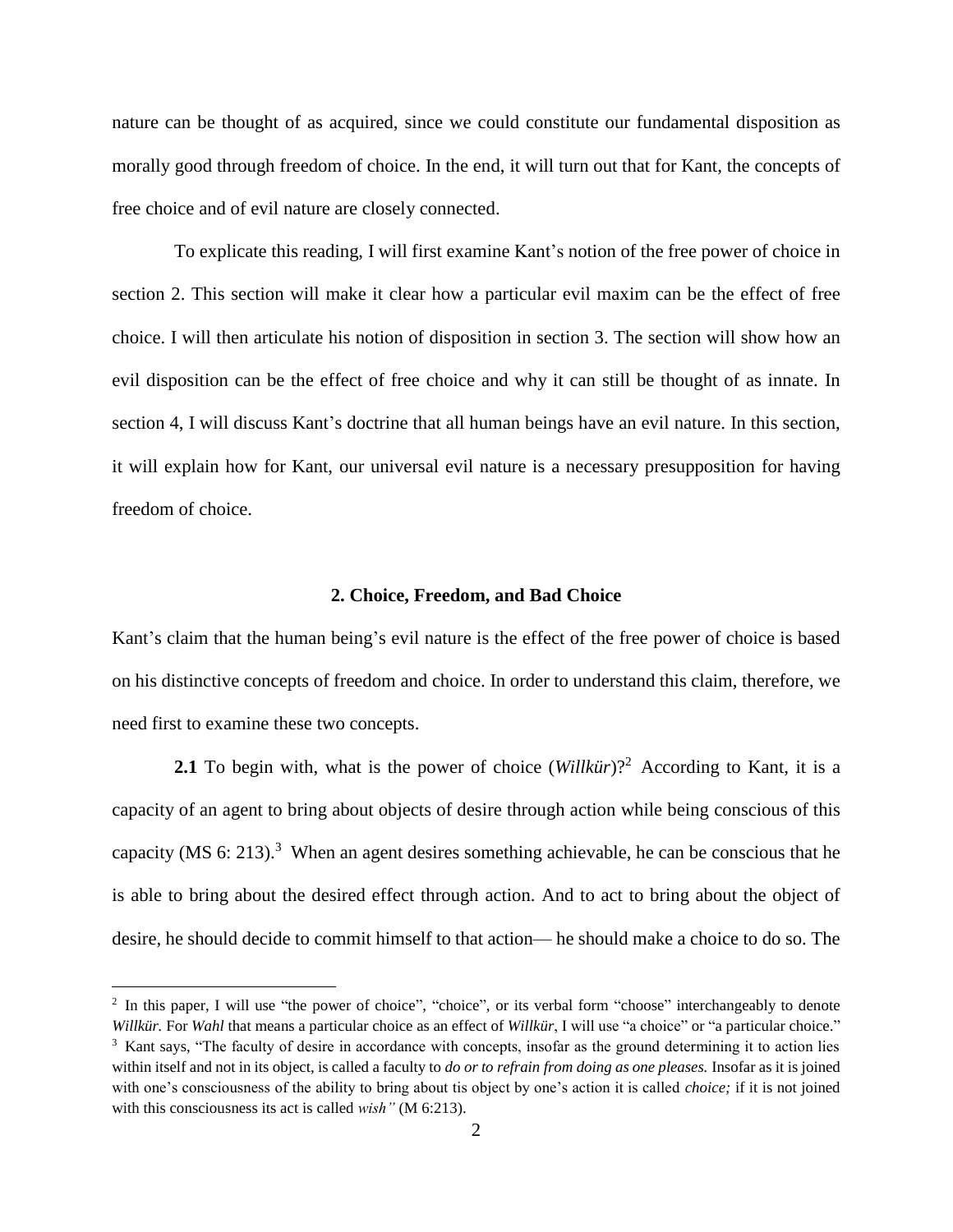power of choice (*Willkür*) is the power to make this particular choice (*Wahl*). If I desire to eat ice cream and am conscious of my capacity to fulfill this desire through action, I will be capable of making a choice to go to a nearby grocery store to buy ice cream rather than to stay at home watching TV.

Note that when I make a choice to eat ice cream, I should choose not only the object of my desire as an end, but also a means to that end, considering my situation. Thus, what I choose by my power of choice is this entire set of considerations that constitute a subjective principle Kant calls 'a maxim.' In other words, I make a choice for a maxim that tells me to achieve a certain end by means of a certain action in certain circumstances.<sup>4</sup> Moreover, it should be clear that when I choose a maxim, I do not merely *desire* some end—I am committing myself to realizing that end by means of a certain action.<sup>5</sup>

In many cases, an agent has a desire or aversion toward an object because that object pleases or displeases him. So he often makes a choice for a maxim because of this pleasure or displeasure. According to Kant, however, a human agent's power of choice is not fully determined by pleasure, or by the habitual pleasure Kant calls inclination (MS 6: 213). A human agent can choose to pursue some desires, not because he is pleased by them, but because he reasons that he ought to choose to satisfy those desires. Kant calls this faculty of desire 'the will (*Wille*),' which is practical reason itself.<sup>6</sup> The will gives a normative reason for choosing a maxim.<sup>7</sup>

<sup>4</sup> For Kant's own definition of maxim, see G 4: 400n; 421n; KpV 5: 19. Rawls (2000, 168) gives a canonical form of maxim as follows: "I am to do *X* in circumstances *C* in order to bring about *Y* unless *Z.* (Here *X* is an action and *Y* is an end, a state of affairs)."

<sup>&</sup>lt;sup>5</sup> For the distinctiveness of choosing an end from merely desiring it, see Korsgaard (1997, 245).

<sup>6</sup> Kant remarks, "The faculty of desire whose inner determining ground… lies within the subject's reason is called the *will.* The will is therefore the faculty of desire considered not so much in relation to action (as choice is) but rather in relation to the ground determining choice to action. The will itself, strictly speaking, has no determining ground; insofar as it can determine choice, it is instead practical reason itself" (M 6: 213).

<sup>7</sup> Strictly speaking, this is the faculty of the will in a narrow sense, and it differs from the will in a broad sense*.* Both concepts are referred by the same German term "*Wille*" throughout Kant's texts. Nevertheless, these are different in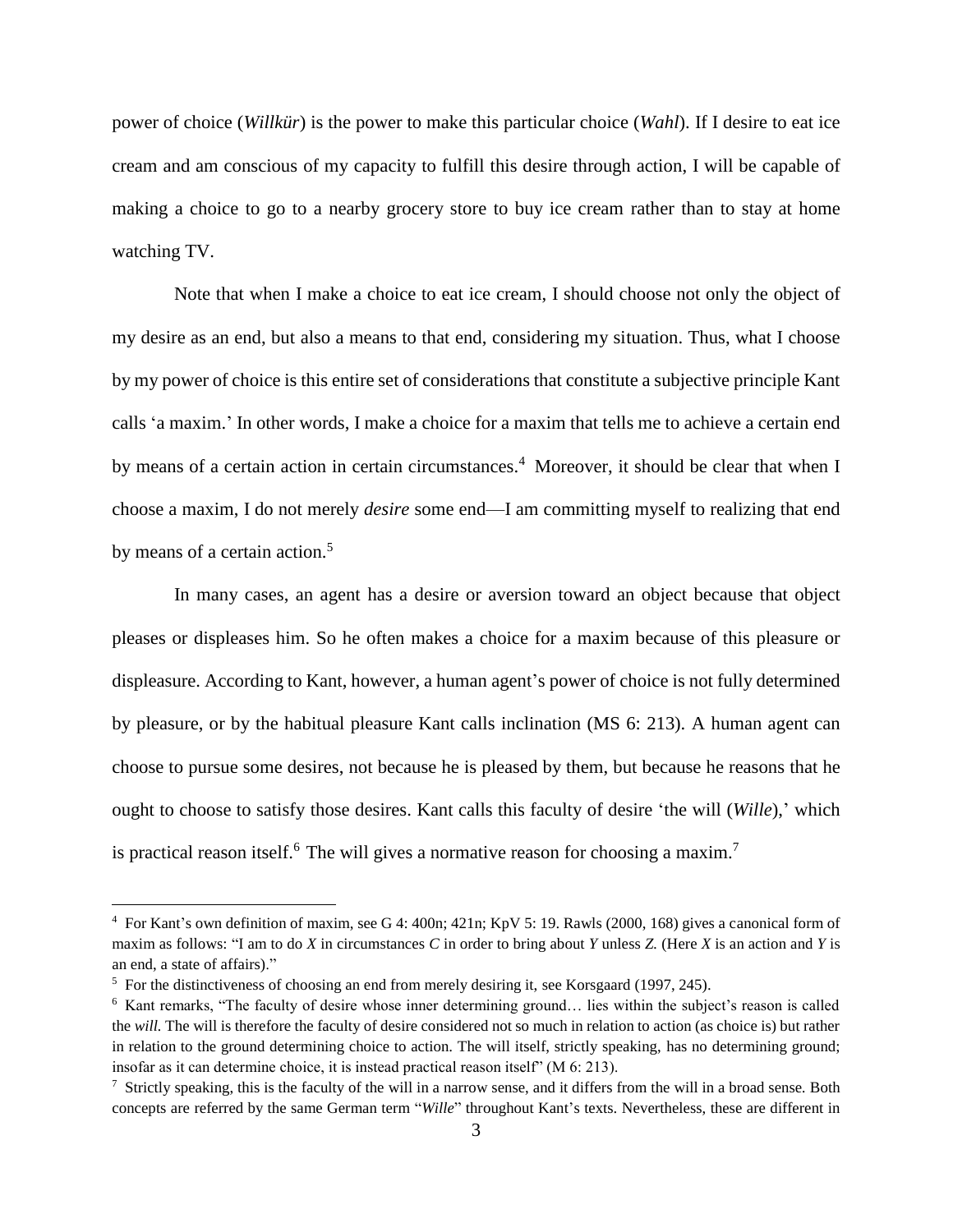When an agent is considering whether to choose a certain maxim, he can make a choice based on his consideration whether this choice is reasonable or not. That choice will be reasonable if he can will that all agents in his situation choose in the same way as he does; that is, if his subjective principle can accord with an objective principle or *a practical law*. The will represents this practical or moral law, which is in itself an incentive by which a human agent can be motivated to choose a maxim according to that moral law (KpV 5: 72).

How does this work? First, an agent has a desire for some object. He will then consider whether to pursue this desire through action— whether to make a choice for the maxim aiming at the satisfaction of that desire. And then he tests whether or not this maxim can become a universal law. If the maxim passes the test, he will have an acceptable reason to choose the maxim, a reason which can be universally held (MS  $6: 225$ ).<sup>8</sup>

These are not, however, separate steps for Kant. The power of choice and the will work *simultaneously* and need each other. The will does not represent a practical law unless a relevant maxim of choice is considered, nor can its law be immediately actualized without being mediated by a chosen maxim. The will can be practical only by virtue of the power of choice. On the other hand, whenever we are considering a maxim, our will always represents a relevant law that can regulate our choice. In other words, we can always know what we ought to choose. This is what Kant calls 'the fact of reason' (See especially,  $KpV 5: 30-1$ ).<sup>9</sup> Moreover, as we will see, the power

that the will (*Wille*) in a broad sense, as the general faculty of volition, includes both the power of choice (*Willkür*) and the will (*Wille*) in a narrow sense*.* In the *Groundwork*, Kant did not distinguish *Wille* and *Willkür* in this way. He begins to distinguish them in the *Critique of Practical Reason*, and clearly does so in the *Religion* and in the *Metaphysics of Morals*. In this paper, I will use "the will" to denote *Wille* in a narrow sense, and "the faculty of volution" to denote *Wille* in a broad sense.

<sup>&</sup>lt;sup>8</sup> It should be noted that the process of testing maxims is not an actual psychological process an agent has when he is trying to make a reasonable choice. This is rather conceptual analysis of reasonable choice. When an agent makes a reasonable choice, that choice can be viewed *as if* it is tested by pure practical reason.

<sup>&</sup>lt;sup>9</sup> The idea of the fact of reason will be an important part of many arguments throughout this paper. According to Rawls (2000, 260), "The fact of reason is the fact that, as reasonable beings, we are conscious of the moral law as the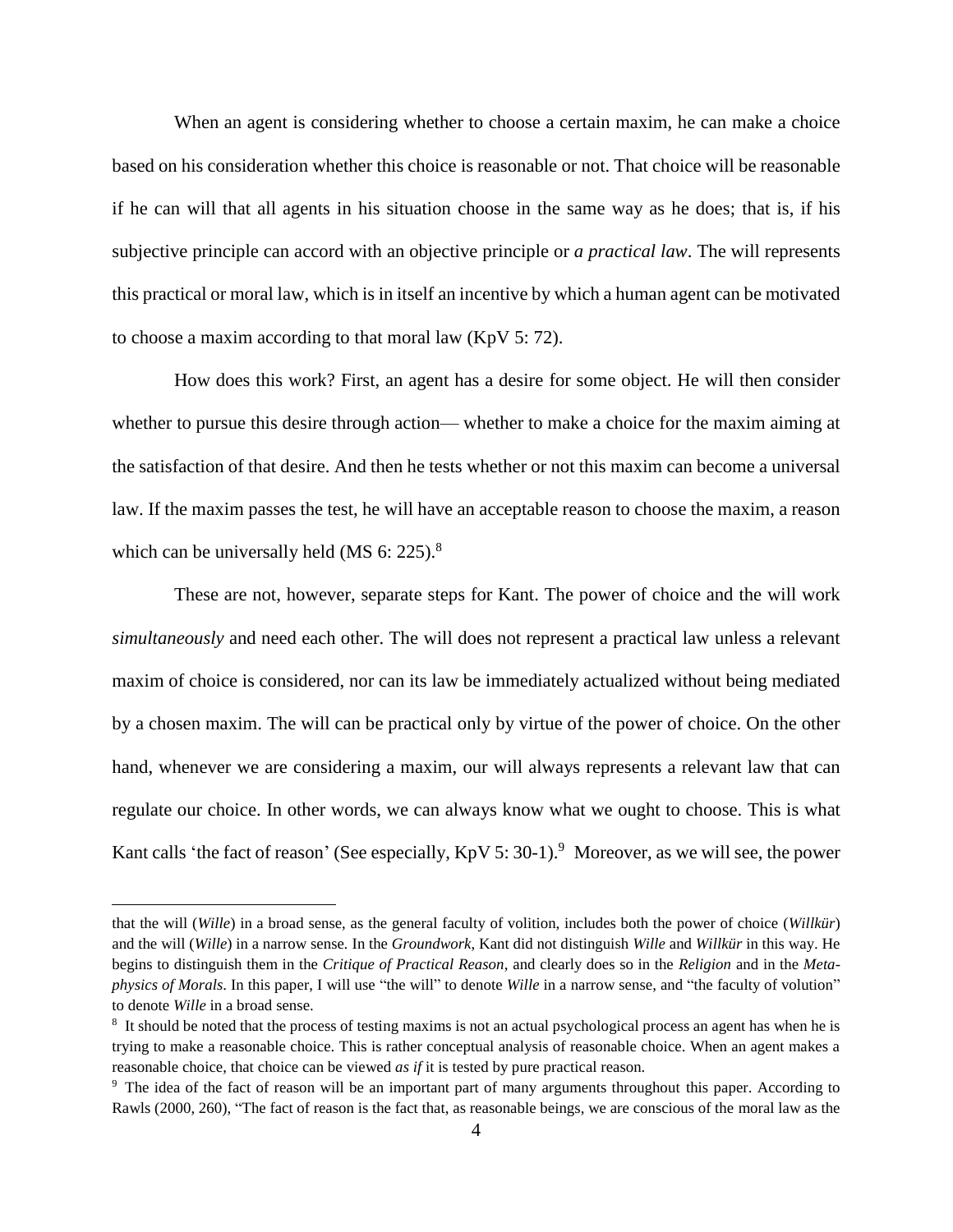of choice can be free only by virtue of the will. Strictly speaking, therefore, the will and the power of choice are not distinct faculties: these are two components of the same general faculty of volition. $10$ 

**2.2** Given this relationship between the power of choice and the will, we can now understand why Kant thinks that the human agent's power of choice is free.<sup>11</sup> Kant thinks of the human being's sensible nature, from which desires stem, as passive or heteronomous; for sensible nature is determined by external natural laws. Nevertheless, the human being's choice of maxim can be determined independently of sensible desires and inclinations. We can ignore, or even repress, our desire if it seems inappropriate. This ability to choose independently from external impulses reveals *negatively* our freedom of choice: "*Freedom* of choice is this independence from being *determined* by sensible impulses; this is the negative concept of freedom" (MS 6: 214).

Furthermore, we are able to make choices based solely on our own will that legislates practical laws. Our own principle derived from our practical reason can determine our own action. For instance, if through practical reasoning I conclude that I ought not to eat ice cream, then I can choose not to eat ice cream regardless of how much I want to eat it.<sup>12</sup> In virtue of my will, my

supremely authoritative and regulative law for us and in our ordinary moral thought and judgment we recognize it as such." Three features need to be emphasized. First, the fact of reason is the fact about our being aware of the moral law, not about the moral law itself. Second, we are conscious of the moral law as supremely authoritative. Third, the fact of reason is not an empirical fact, but a fact given directly to us by reason.

<sup>&</sup>lt;sup>10</sup> See footnote 7.

<sup>11</sup> On the other hand, the will is neither free nor unfree. Kant says that "the will [*Wille*], which is directed to nothing beyond the law itself, cannot be called either free or unfree, since it is not directed to actions but immediately to giving laws for the maxims of actions (and is, therefore, practical reason itself)" (MS 6: 226). The will cannot be either free or unfree, because it is related only *indirectly* with actions by presenting laws to the power of choice. More specifically, the will cannot be seen as negatively free because it is not tempted by inclination; nor be it seen as positively free because maxims are not decided by the will but by the power of choice. Nor is it unfree because it is not passively governed by external laws.

 $12$  Someone might think that in this example, the reason why I choose not to eat ice cream doesn't seem to be a moral reason, but a prudential one. But suppose that in this case, I think I *ought* not to eat ice cream for my self-perfection, which is an end of the moral law for Kant, not for other ends such as diet.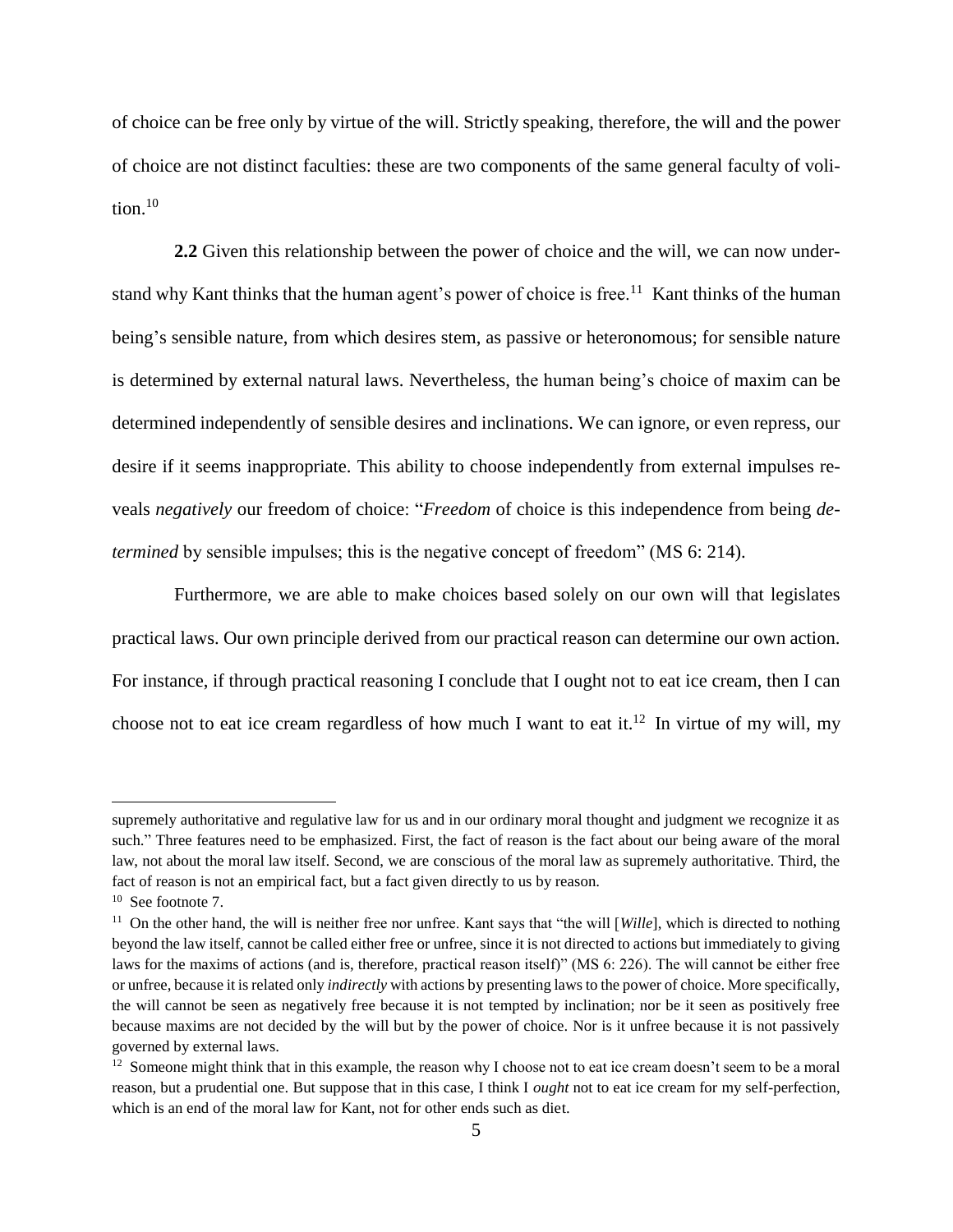power of choice has freedom in that I can choose to follow my own law, a law from my own will. This ability to follow the law of the will reveals *positively* our freedom of choice: "this *lawgiving of its own* on the part of pure and, as such, practical reason is freedom in the *positive* sense" (KpV 5: 33).

It should be noted that according to Kant, freedom of choice cannot be proved theoretically. Rather, this freedom is a *postulate* justified by the fact of reason. This postulate is necessary for us to think of ourselves as moral and accountable agents. If we have no freedom of choice to follow laws from our will, all our choices will be ultimately determined by external natural laws. If this is the case, we will not be responsible for those choices. For it would be absurd to impute actions to us if those actions are not decided by us. Thus, the freedom of the power of choice, and the will by virtue of which the power of choice can be free must be postulated to regard ourselves as moral agents, because we will be responsible only if we can make choices freely.

**2.3** After all, our power of choice is the *free* power of choice in the sense that it has freedom to make a choice to obey a moral law from the will. Admittedly, however, this concept of freedom of choice is somewhat counter-intuitive. Someone might think that whenever we consciously make a choice to pursue some desire, this is our free choice, even if the ground of this choice is desire. Let us call a maxim whose ground is not a moral law but a desire a *bad* maxim. Even this bad maxim seems to be freely chosen. Suppose that someone chooses to go to a Halloween party rather than to stay at home preparing for an exam tomorrow, although his will's law commands him not to go to the party.<sup>13</sup> It seems that he chooses *freely* to reject his will's command and to enjoy the party. In this regard, some might argue that freedom of choice should be defined

 $<sup>13</sup>$  Some may think that this example is improper, because to go to the party may still be a morally permissible action.</sup> But suppose that the will commands him not to go to the party for developing his talent, which is a categorical imperative for Kant (G 4: 423). In this case, the rejection of the will's command will not be morally permissible.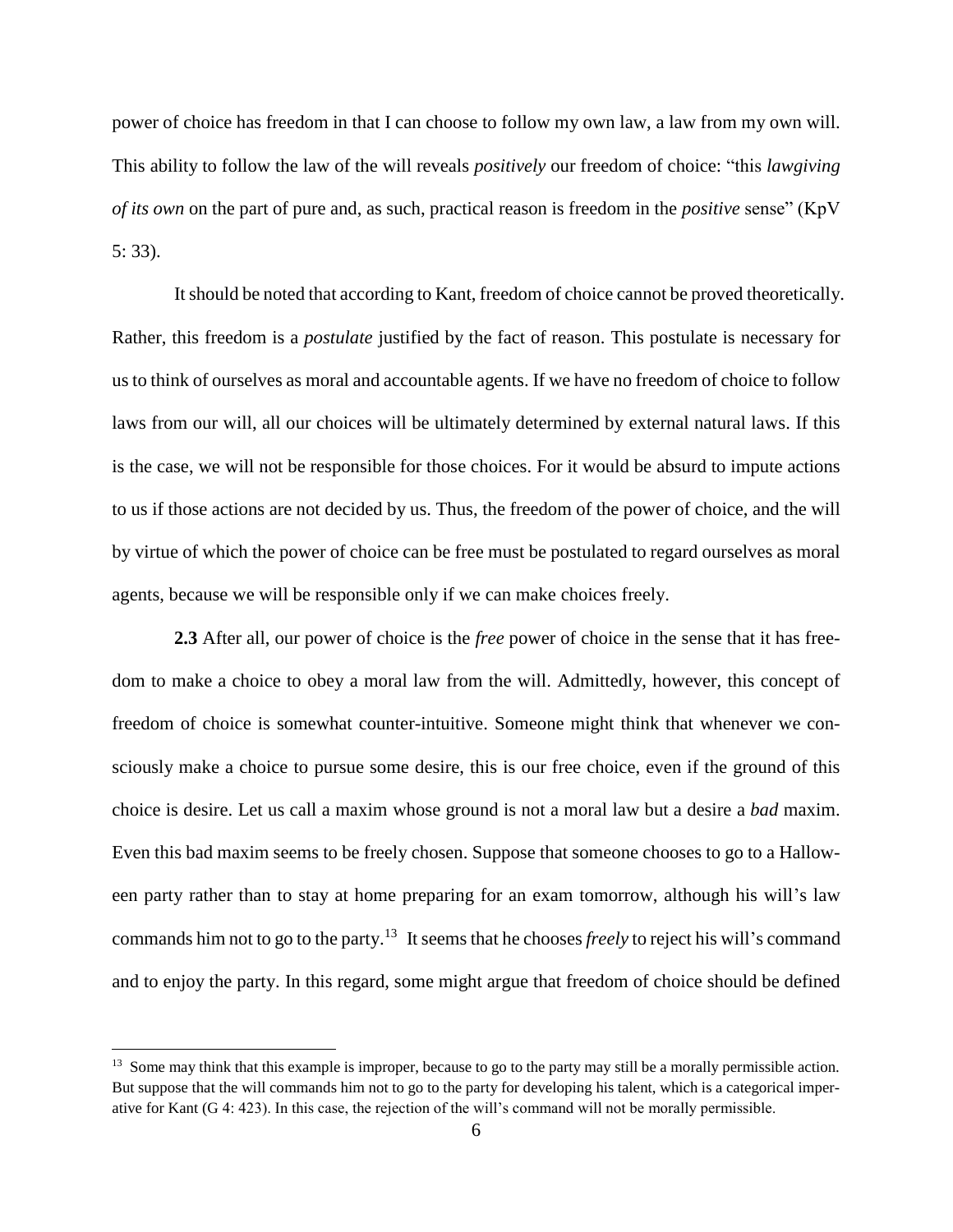as an ability to choose between a bad maxim and a moral maxim, not as an ability to obey laws of the will.

Granted, this is an intuitive idea about human agent's freedom of choice. And in *some*  sense, this is what we ordinarily mean by freedom of choice, because it is *we* human agents who make decision whether to follow desires or moral laws. In fact, Kant sometimes seems to suggest this sense of freedom of choice.

…freedom of the power of choice has the characteristic, entirely peculiar to it, that it cannot be determined to action through any incentive *except so far as the human being has incorporated it into his maxim* (has made it into a universal rule for himself, according to which he wills to conduct himself)... Now, if the law fails nevertheless to determine somebody's free power of choice with respect to an action relating to it, an incentive opposed to it must have influence on the power of choice of the human being in question… and this can only happen because this human being incorporates the incentive (and consequently also the deviation from the moral law) into his maxim...  $(R 6: 23)$ 

In this famous passage, Kant suggests that the power of choice has freedom, only insofar as an agent himself incorporates any incentive, including one from sensible desire, into a maxim. Contemporary commentators take this passage as evidence that Kant holds the so-called 'Incorporation thesis.<sup>'14</sup> Roughly speaking, the Incorporation thesis claims that in order for an agent to act, she must incorporate an incentive into a maxim, whether the incentive is from the law of the will or desire. In other words, an incentive must be governed by an agent to motivate an action. Advocates of the thesis further claim that this is why human agent has freedom of choice, because she can

<sup>&</sup>lt;sup>14</sup> This term was originally made by Allison (1990, 5-6; 29-53). Many following commentators agree that Incorporation thesis is a plausible interpretation of Kant's moral psychology (See for instance, Wood (1999, 51-53), Korsgaard (1996, 94), and Schapiro (2011)), while some disagree with the thesis (See McCarty (2008)). In my opinion, although the thesis provides a significant explanation about Kant's concept of rational agency, it is problematic if the thesis is intended to explain human agent's freedom of choice and its responsibility of heteronomous action. We can imagine that an agent who has a rational power to decide whether to incorporate a certain incentive but nevertheless does not have the will. The agent chooses all maxims only based on its sensible desires. Then, it will be hard to say that the agent has freedom of choice in a positive sense. All its actions will turn out to be heteronomous. Given that the agent cannot act autonomously, it will also be hard to assert that the agent has responsibility for its heteronomous actions.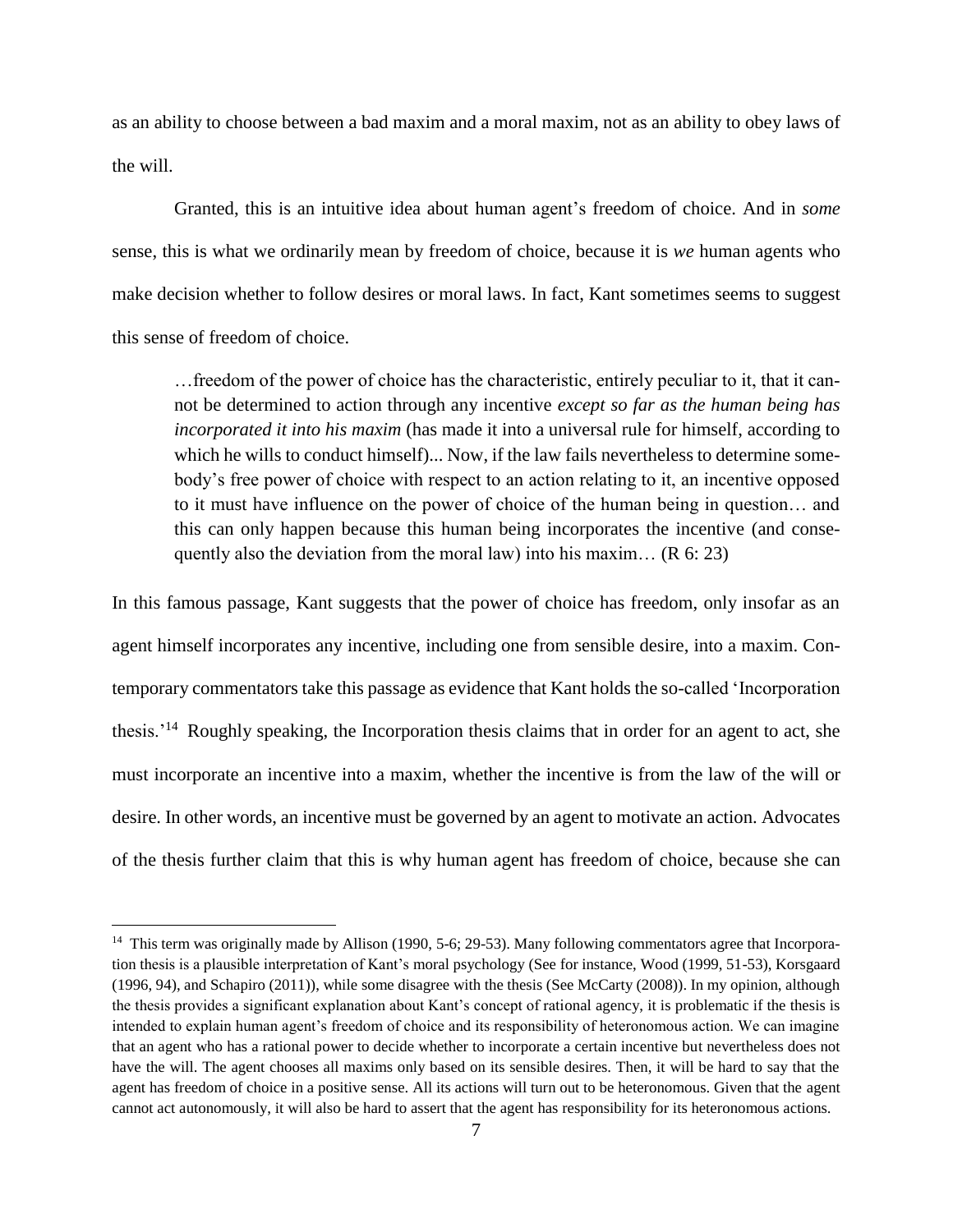determine whether to incorporate a certain incentive. They also maintain that this thesis can explain why an agent is responsible for a bad maxim, because even a bad maxim is freely chosen by an agent as the result of incorporation.

However, this concept of freedom of choice seems inconsistent with freedom that we've discussed in the previous section. Freedom as an ability to choose between bad and good differs from freedom as an ability to choose to follow the law of the will. In fact, it is a well-known criticism against Kant's notion of freedom that he uses two different senses of freedom interchangeably.<sup>15</sup> If it is true that Kant tries to secure freedom of choice by the Incorporation thesis, he will be vulnerable to the criticism.

But if we closely look at the quoted passage, we can find that Kant is suggesting a condition of freedom of choice, not the definition of it. The human agent has freedom of choice only *in so far as* he incorporates incentives into maxims, but the fact that he incorporates incentives into his maxims doesn't necessarily entail that human agent has freedom. This point will be clear if the process of incorporating an incentive is illustrated. Suppose that an ice cream has an incentive for me and I have desire for it.<sup>16</sup> But my incentive or desire for the ice cream is not sufficient to lead me to an action, unless I decided to pursue it as my end. Only when I incorporate the incentive of ice cream into my maxim, or in other words, only when I choose that desire as the end of my maxim, will I commit myself to an action to eat the ice cream. Given the meaning of the power of choice we've discussed in the section 2.1, it turns out that incorporating an incentive into my

<sup>&</sup>lt;sup>15</sup> Sidgwick (1981, 511-6), for instance, argues that Kant holds two incompatible concepts of freedom—'Good' or 'Rational Freedom,' and 'Neutral' or 'Moral Freedom,' which means respectively an ability to follow the moral law and an ability to choose between good and bad.

<sup>&</sup>lt;sup>16</sup> Kant uses the term 'incentive (*Triebfeder*)' equivocally. Sometimes it refers to an object of desire and other times to a subjective motive or force of desire (KpV 5:72; 78). It is beyond the topic of this thesis to discuss the difference between incentive and desire (and inclination). For the purpose of the thesis, it would not be necessary to distinguish those terms explicitly. For more explanation about incentive in relation to the Incorporation thesis, see McCarty (2008, 431-2).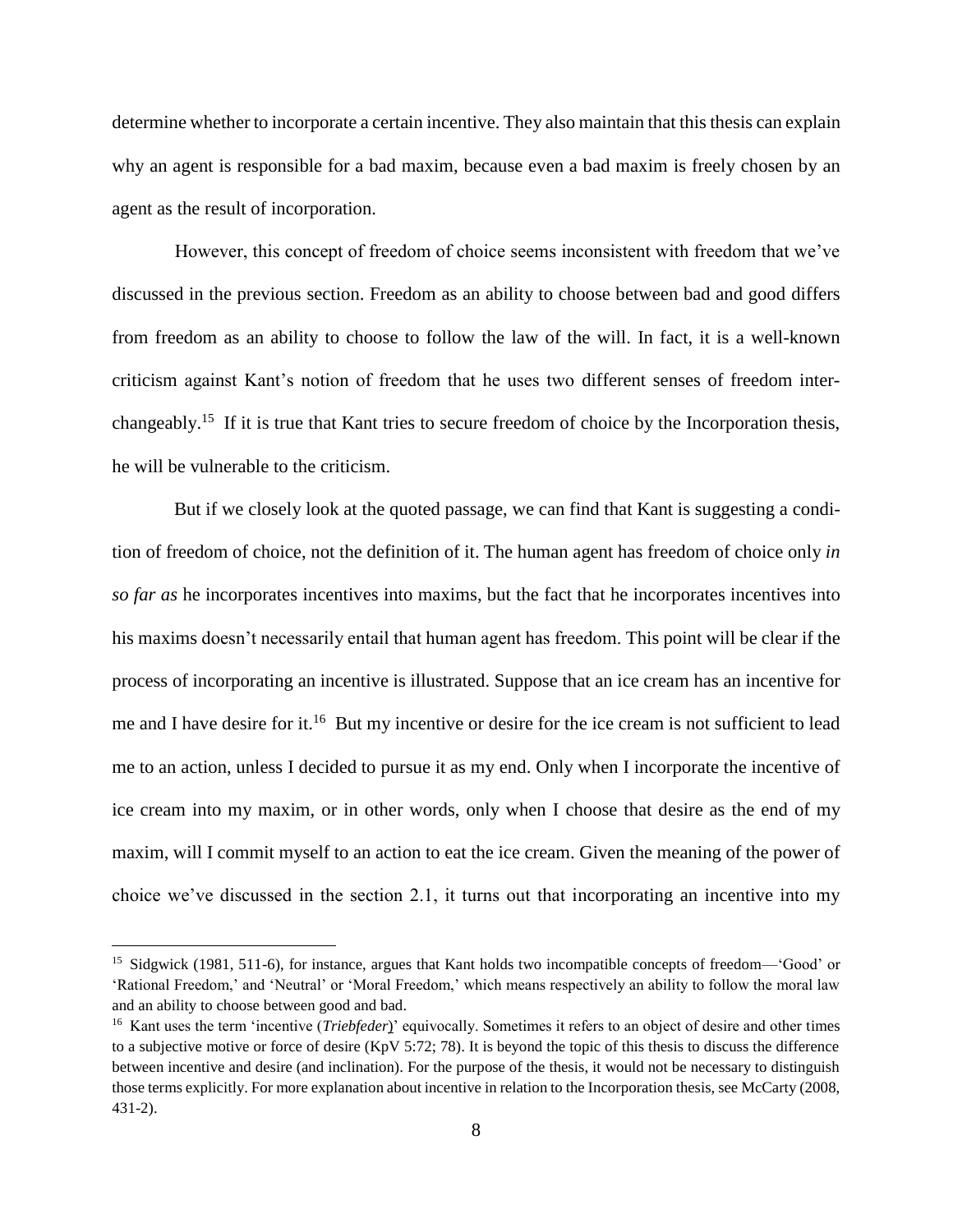maxim means nothing other than exercising my power of choice. And given that the law of the will is presented only when the maxim of choice is considered, the will cannot govern my general faculty of volition except insofar as I am choosing a certain object of desire to be pursued. Although it becomes somewhat trivial, what the passage suggests is that the human agent has freedom of the power of choice, only insofar as he has the power of choice.

**2.4** In fact, Kant is explicit that the freedom of choice must not be defined as an ability to make a choice between good and bad, but as an ability to follow the law of the will. He says:

But freedom of choice cannot be defined … as the ability to make a choice for or against the law (*libertas indifferentiae*)*,* even though choice as a *phenomenon* provides frequent examples of this in experience. …freedom can never be located in a rational subject's being able to choose in opposition to his (lawgiving) reason... **Only freedom in relation to the internal lawgiving of reason is really an ability…** (MS 6: 226-7, my emphasis).

According to this passage, freedom of choice must not be defined as an ability to reject moral laws of the will and to make bad choices. Instead, freedom must be the ability to make a choice to follow our lawgiving reason— the will.

Why should freedom of choice be defined as an ability to follow the will? Recall that freedom of choice is a postulate. The concept of free choice is an idea; it is conceptually defined, such that our choice must be independent of experience and be governed by moral laws of the will. Freedom *must* be defined as such for the practical purpose of regarding ourselves as moral agents, although we can't theoretically prove it. Even though someone may experience his choice for a bad maxim as his *free* choice, this empirical evidence is insufficient to define free choice as an ability to deny moral laws. Whatever experience tells us about freedom of choice, it falls short of the definition of freedom.

Indeed, a particular choice for a bad maxim is a failure to use the ability of freedom. For a moral law from the will fails to determine that bad choice. Instead, when an agent makes a bad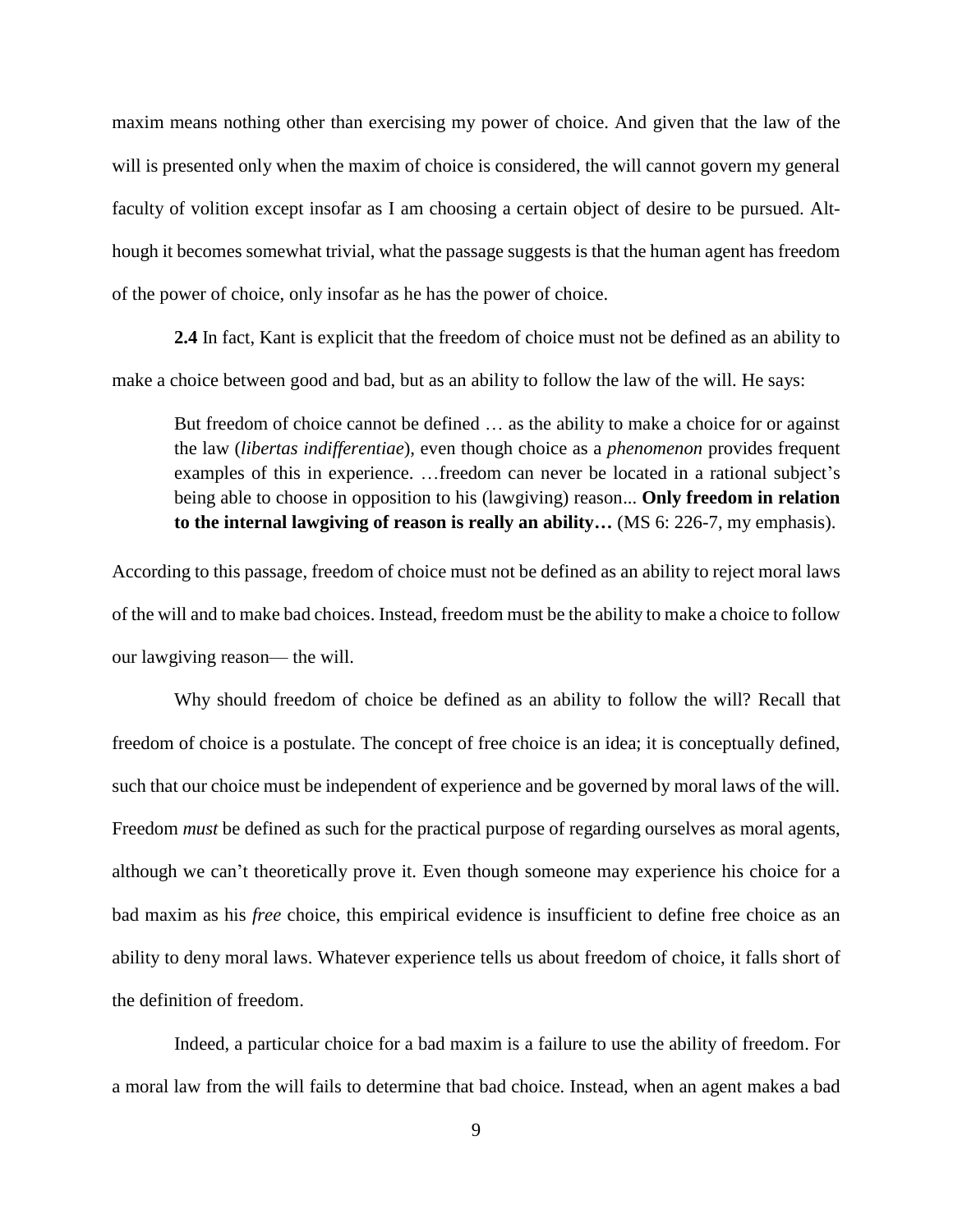choice, the power of choice is influenced by desire and makes it the ground of this particular choice. Note that the *ability* of freedom differs from the *power* of choice, given that the power of choice and the will are distinguished.<sup>17</sup> An agent who chooses a bad maxim exercises his power of choice, while fails to exercise the ability of freedom that his power of choice possesses. A bad choice is still a choice, but not freely chosen one.

However, the fact that one fails to use freedom of choice in a particular case does not show that he doesn't have that ability. A failure to use freedom is compatible with the possession of it. As we have seen, our power of choice is free by virtue of the will, not by itself. The power of choice can be affected by desires, although the will regulates our power of choice. Thus, desires at times can influence the power of choice, and it can make heteronomous choices. Nevertheless, it is postulated that we are always *able* to choose to follow our own law.

It should now be clear why we are responsible for a bad maxim. Keep in mind that a particular bad choice is still an effect of the power of choice, although it is a failure to use the power *freely*. The ground of a bad choice is desire that is based on external natural laws and the law of the will fails to determine the choice. But it is our power of choice that makes desire as a ground, a power that we are always *able* to exercise in accordance with the will. Hence, even when we fail to exercise the ability of freedom and make a bad choice, we could use our power of choice freely, and so avoid that failure. We are thus responsible for a bad choice, because we are always able to choose a good one.

<sup>&</sup>lt;sup>17</sup> More correctly, the power of choice and the ability of freedom are *conceptually* distinguished. The power of choice is a faculty of desire to make a principled action, and freedom is an ability to exercise that power of choice in accordance with the will. However, although the power of choice and its ability of freedom are conceptually distinguished, for human agents they are expressed as same in that freedom can be manifested only by choice and the power of choice is able to follow a moral law (see section 2.1).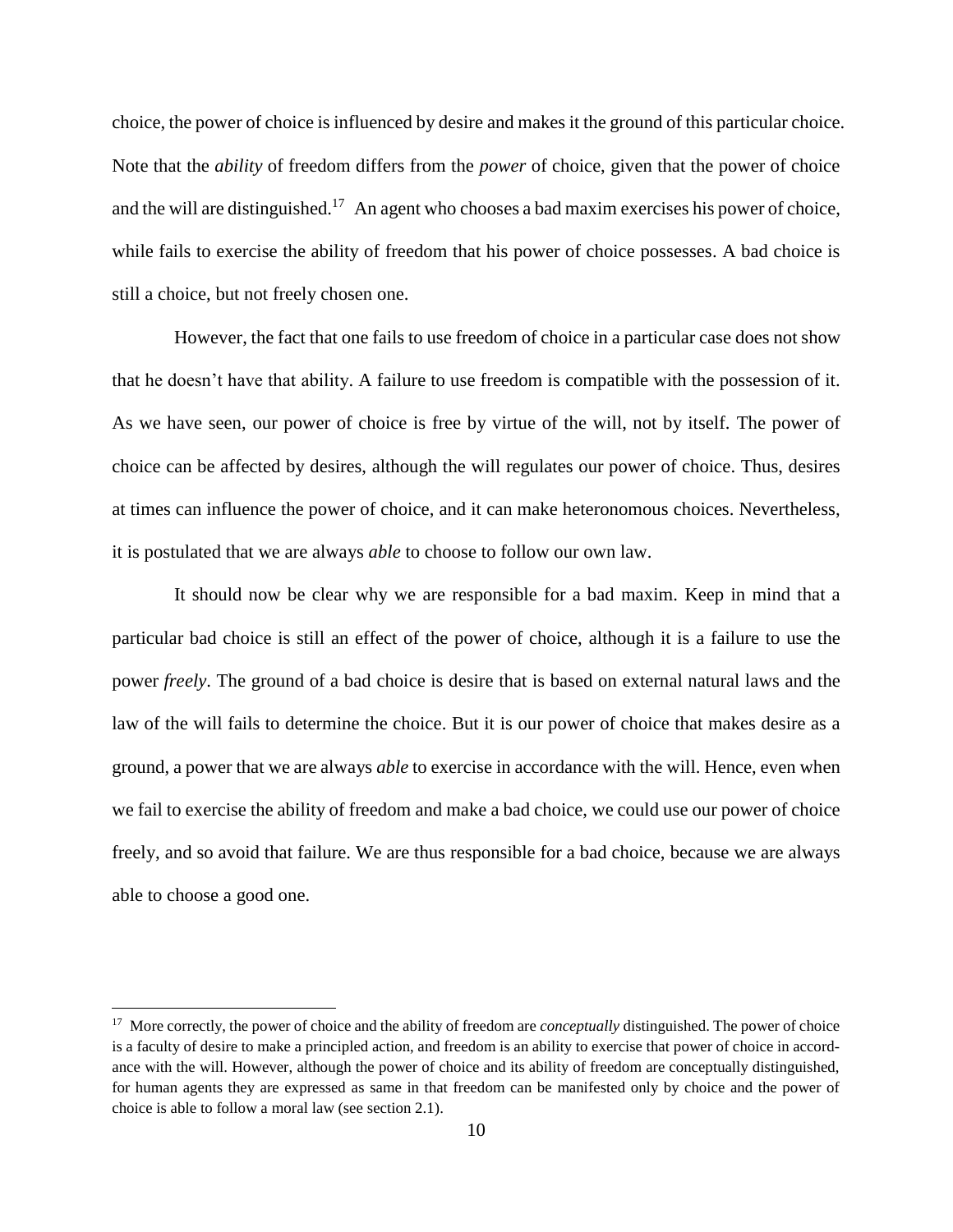I have explained Kant's notions of the free power of choice and of a bad maxim. This explanation, however, is far from Kant's doctrine of radical evil. According to our discussion thus far, a human agent can choose sometimes a morally good maxim and sometimes fail to do so. Sometimes one's behavior is good and sometimes evil. But this explanation does not confirm Kant's claim that a human agent chooses to be *innately* evil*.* <sup>18</sup> In order to understand this claim, we need to articulate his idea of disposition.

#### **3. Disposition, Timeless Choice, and Evil Nature.**

According to Kant, the nature of the human being, whether good or evil, is antecedent to all actions in that it is the ground of them. Nevertheless, he thinks that this ground is still an act, which is based on freedom of choice. He writes,

…by 'the nature of a human being' we only understand here the subjective ground –wherever it may lie – of the exercise of the human being's freedom in general (under objective moral laws) antecedent to every deed that falls within the scope of the senses. But this subjective ground must, in turn, itself always be a deed of freedom. (R 6: 21).

This seems an odd claim about human nature and action. How should we understand it? One way, I think, is to clarify the hierarchical relationship among maxims. It will turn out that there is a fundamental maxim on which all ordinary maxims rely. But as a maxim, this fundamental maxim will still be the effect of freedom of choice.

<sup>&</sup>lt;sup>18</sup> Kant doesn't distinguish between 'innateness' and 'nature' (See R 6: 22; 25; 31). I think that this is because for him when we choose timelessly our practical nature, this choice is like *rebirth* for us*.* I will discuss timeless choice and practical nature in next section.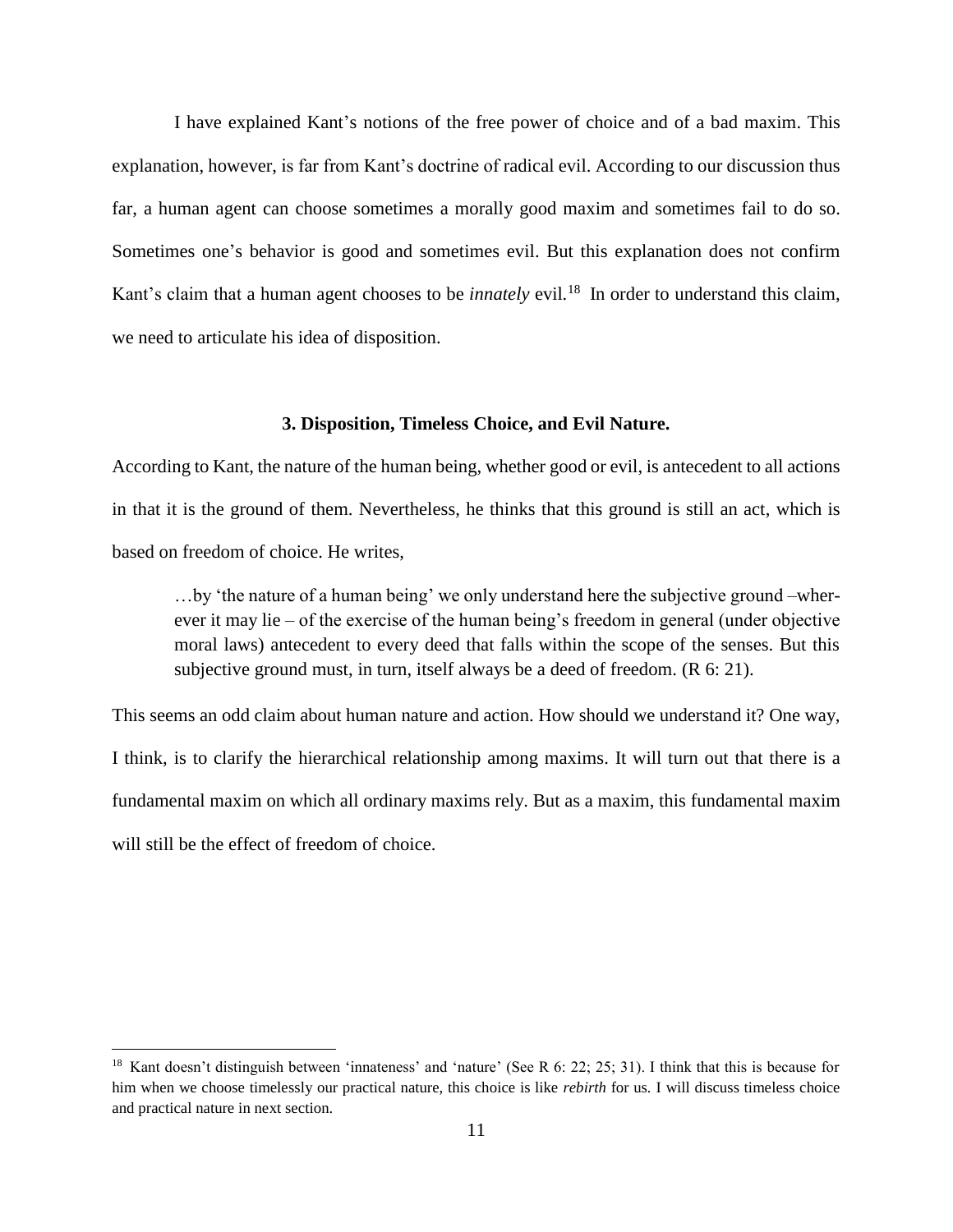**3.1** We do not choose each maxim arbitrarily and separately. Each maxim is hierarchically related to others.<sup>19</sup> Some maxims are more fundamental and some are dependent. Imagine that I have three related maxims:

- (1) I will take a shuttle bus to campus tomorrow morning in order to exercise in the university gym.<sup>20</sup>
- (2) I will exercise every morning in order to be healthy.
- (3) I will do actions conducive to my health and avoid actions deleterious to it in any circumstance in order to live longer.

These maxims are hierarchically related. Maxim (2) gives a reason for maxim (1) and maxim (3) gives a reason for maxim (2). If I were asked why I will go to the gym tomorrow morning, I would say it is for exercising. But if I were asked about a further reason why I exercise, I would say it is for my health. Someone can keep asking me about my reason for going to the gym, until he hears my fundamental reason for which there is no further reason. Notice that maxim (3) can subsume many subordinate maxims, not just maxims (2) and (1). If I choose a maxim aiming at living longer, I should not only exercise but also, for instance, eat healthy food.

What then can be the fundamental principle for all reasonable actions? Kant thinks that if we are able to abstract an ultimate principle from all reasonable maxims, that principle will be a *formal* principle. For the contents or *materials* of maxims depend on contingent and empirical desires (See especially KpV 5: 27-8). Because he thinks that all moral principles must be unconditionally universal, if we exclude all materials from them, what remains is the abstract notion of

<sup>&</sup>lt;sup>19</sup> For the hierarchy of maxims, see Allison (1990, 91-4) and Korsgaard (1996, 57-8). But it should be noted that this way of interpreting maxims is itself controversial. For instance, O'Neill (1989, 83-9; 150-2) suggests that maxims must be distinguished from specific intentions.

<sup>&</sup>lt;sup>20</sup> See footnote 4. I didn't use an unless clause here. It may be closer to Kant's definition of maxim if the sentence contains a clause such that "unless there is a good reason not to do so*,*" but it is not important for our discussion here.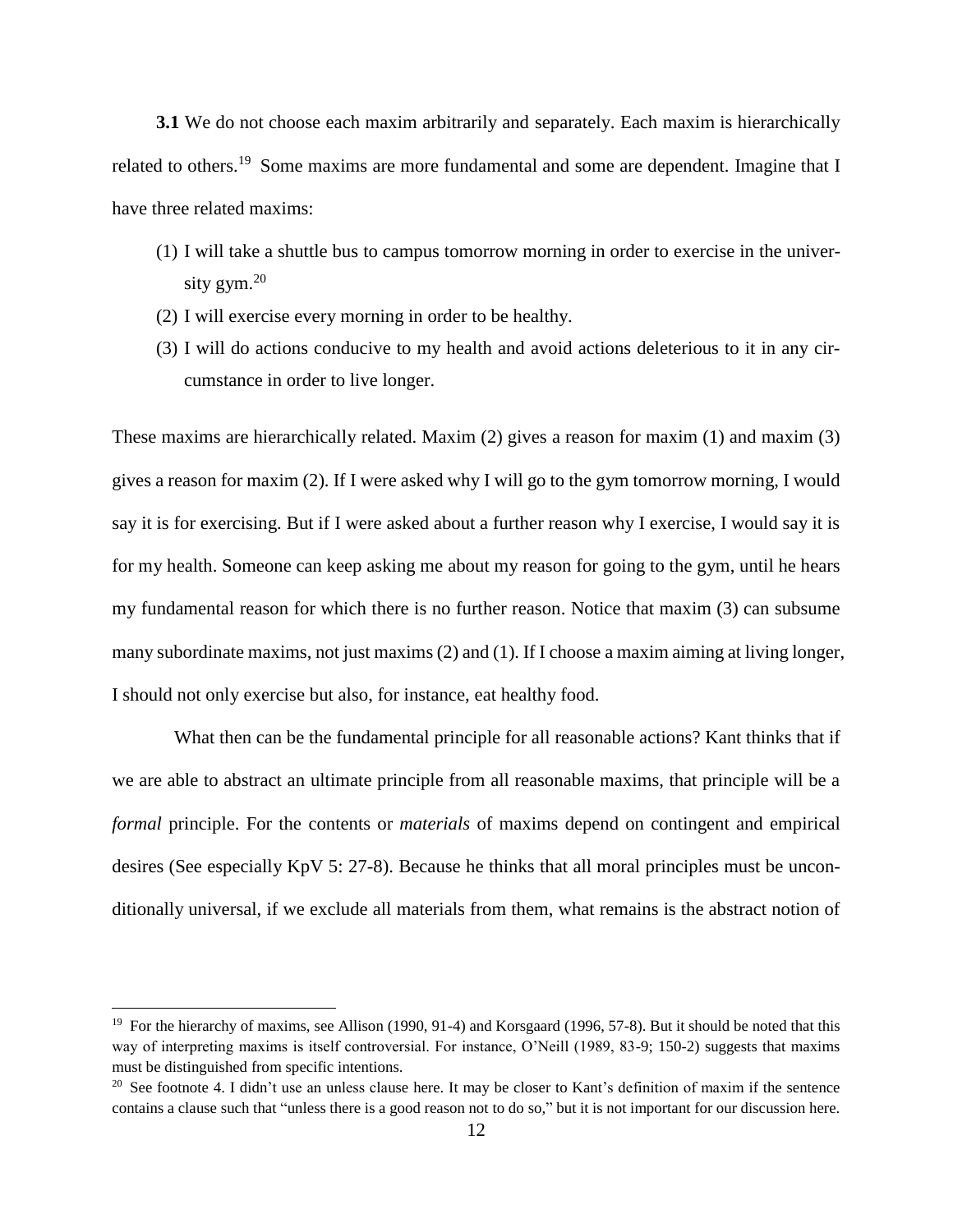universality. Therefore, according to Kant, if there is a moral law, it will be the categorical imperative expressed as the Formula of Universal Law (FUL): "*act only in accordance with that maxim through which you can at the same time will that it become a universal law*" (G 4: 421). This is the fundamental law of the will, a law on which all its moral laws are based.

Hence, if there is an ultimately reasonable maxim, it will conform to FUL. It might be hard to make sense of choosing FUL as the fundamental maxim. But if we consider other formulae of the categorical imperative or the moral law—Formula of Humanity (FHU, G 4: 429) and Formula of Kingdom of Ends (FKE, G 4: 434), the meaning of choosing the moral law as the fundamental maxim will become more intuitive. For any maxim to be good, it ought to contribute to humanity or the kingdom of ends, and this is easier to understand. Although there are controversies, Kant thinks that these three formulae are merely different expressions of the same moral law, and this difference is intended "to bring an idea of reason closer to intuition (by a certain analogy) and thereby to feeling" (G 4: 436).<sup>21</sup>

Suppose that I choose freely my fundamental maxim of actions to be the moral law. Then, *all* of my ordinary maxims must be subject to that fundamental maxim, because it is so formal and abstract that it can constrain any maxim. It means that this fundamental maxim will give me an enduring ground to direct and regulate my faculty of choice universally. This *sort* of fundamental maxim as the subjective ground of choice is what Kant calls 'disposition (*Gesinnung*).' 22

<sup>21</sup> If it is still hard to make sense, we can think of the end of the moral law as *self-perfection* and *the happiness of others—*the ends that are also duties (R 6: 4n; MS 6: 385f). I believe that it is not so counter-intuitive that we choose self-perfection and the happiness of others as ends of our fundamental maxim, setting aside the issue whether or not these are the same as the moral law.

<sup>&</sup>lt;sup>22</sup> See R 6:25. Note the fundamental maxim to follow the moral law is one sort of disposition. There is one more candidate for a fundamental principle for *unreasonable* maxims: the principle of self-love or happiness. According to Kant, to choose the fundamental maxim means to make an incentive from one of these two candidates fundamental. I will not discuss the principle of self-love here, however, because the aim of this section is to understand the timeless choice of a good disposition. I will discuss it briefly in section 3.3.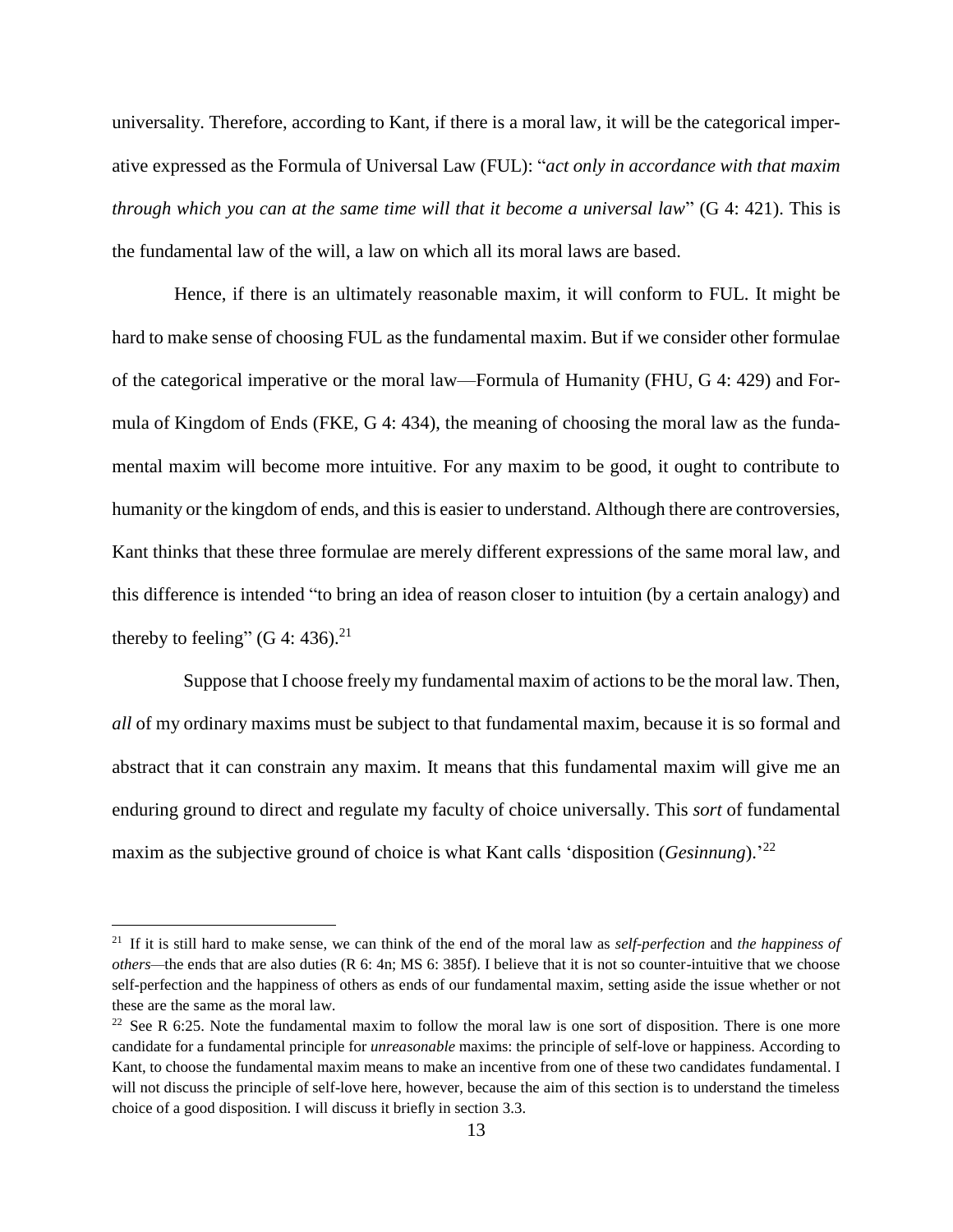As a maxim, disposition is also adopted by the power of choice, according to Kant: "The disposition, i.e. the first subjective ground of the adoption of the maxims, can only be a single one, and it applies to the entire use of freedom universally. This disposition too, however, must be adopted through the free power of choice, for otherwise it could not be imputed" (R 6: 25). But, it is unclear how this fundamental and enduring disposition to follow the moral law can be chosen. Is our disposition chosen freely? But if we can freely choose and so change our disposition, how can it be an *enduring* principle? Is our disposition chosen once and for all and will be unchanging after that? But if this were the case, it would entail the absurd conclusion that once I choose my disposition, all my subsequent actions are limited by it and there is no room for a free choice in ordinary cases.<sup>23</sup>

**3.2** Unfortunately, Kant's own explanation makes it even harder to solve these problems. He suggests that disposition differs from ordinary maxims in that whereas maxims are chosen *in time*, disposition is chosen *timelessly.* <sup>24</sup> Therefore, disposition is enduring in time, though it can still be chosen timelessly, according to Kant. But what then does *timeless choice* mean?

I believe, however, that we are already in a place to understand the timeless choice of disposition. Moreover, I think that this concept of timeless choice will resolve the questions that Kant's theory of disposition raises.<sup>25</sup> Keep in mind that maxims are hierarchically related, and

<sup>&</sup>lt;sup>23</sup> O'Connor (1985) holds that these difficulties can be resolved only with regard to Kant's metaphysics of self, but this metaphysics eventually makes Kant's notion of disposition untenable. According to O'Connor, the concept of disposition relies on Kant's metaphysical distinction between noumenal and phenomenal self. But because the concept of noumenal self who can causally determine the choice of phenomenal self without being affected by it is incredible, the entire thesis of disposition is untenable. See O'Connor (1985, 293-6). Nevertheless, I think that there is a way to understand disposition without relying on this metaphysical distinction. See the following section.

<sup>&</sup>lt;sup>24</sup> Kant says, "Moreover, to have the one or the other disposition by nature as an innate characteristic does not mean here that the disposition has not been earned by the human being who harbors it, i.e. that he is not its author, but means rather than it has not been earned in time" (R 6: 25; see also 31). I will discuss the relationship between the timeless choice of disposition and human nature in section 3.3.

 $25$  On the contrary, Silber (1960) insists that Kant should have abandoned the notion of timeless choice. He thinks that Kant introduces this notion in order to resolve the problem of the interaction between phenomenal and noumenal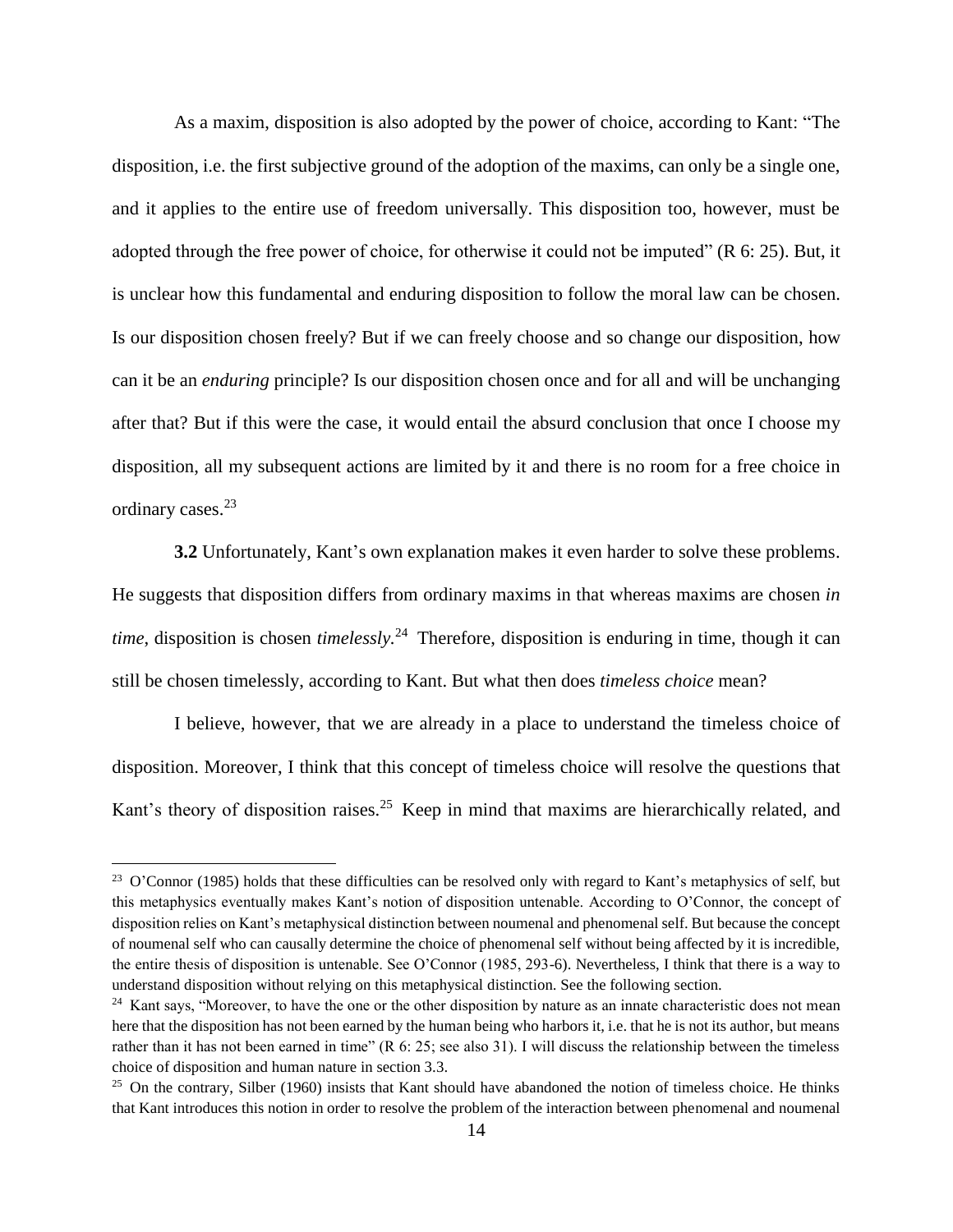that the fundamental maxim of following the moral law is so formal that it constrains every maxim. In light of this, the timeless choice of disposition can be understood in three senses.

First, timeless choice is a choice independent of past choices or future expectations independent of the condition of time.<sup>26</sup> The materials of maxims are from sensible desires formed by past experience or for expected future objects. But because of the formal characteristic of the moral law, those materials are irrelevant to the choice of the moral law. The reason why I choose my fundamental maxim to become the moral law is only because it is the moral law. The condition of time provides no reason for this choice.

Second, the choice of disposition in accordance with the moral law is timeless in that an agent can make that choice *at any moment.* Given the fact of reason, according to Kant, human agents are always conscious of the moral law. In addition, as we've seen, the choice of disposition to follow the moral law is independent of past experiences. Therefore, *at any given time*, agents can decide to be disposed to act according to the moral law. In principle, it is possible that even though I have never acted from the moral law and my disposition was constituted only by sensible desires, I can *resolve* at a certain moment to have a completely different disposition, to be a completely different person. This is Kant's idea of *revolution* in an agent's mode of thought: "that [a

worlds, while maintaining the thesis that the latter is the only moral realm. But this attempt is "disastrous" according to Silber, because the moral realm must be temporal, not timeless. He says, "The will is tempted in time, decides in time, and, depending on its decision, feels guilty or satisfied in time" (Silber 1960, xcviii). Nevertheless, in my opinion, the gap between a timeless choice and a temporal choice is not as distant as Silber thinks.

 $26$  Allison (1990, 138) also characterizes timeless choice as a choice independent of the condition of time, although he doesn't relate it with the formal characteristic of disposition.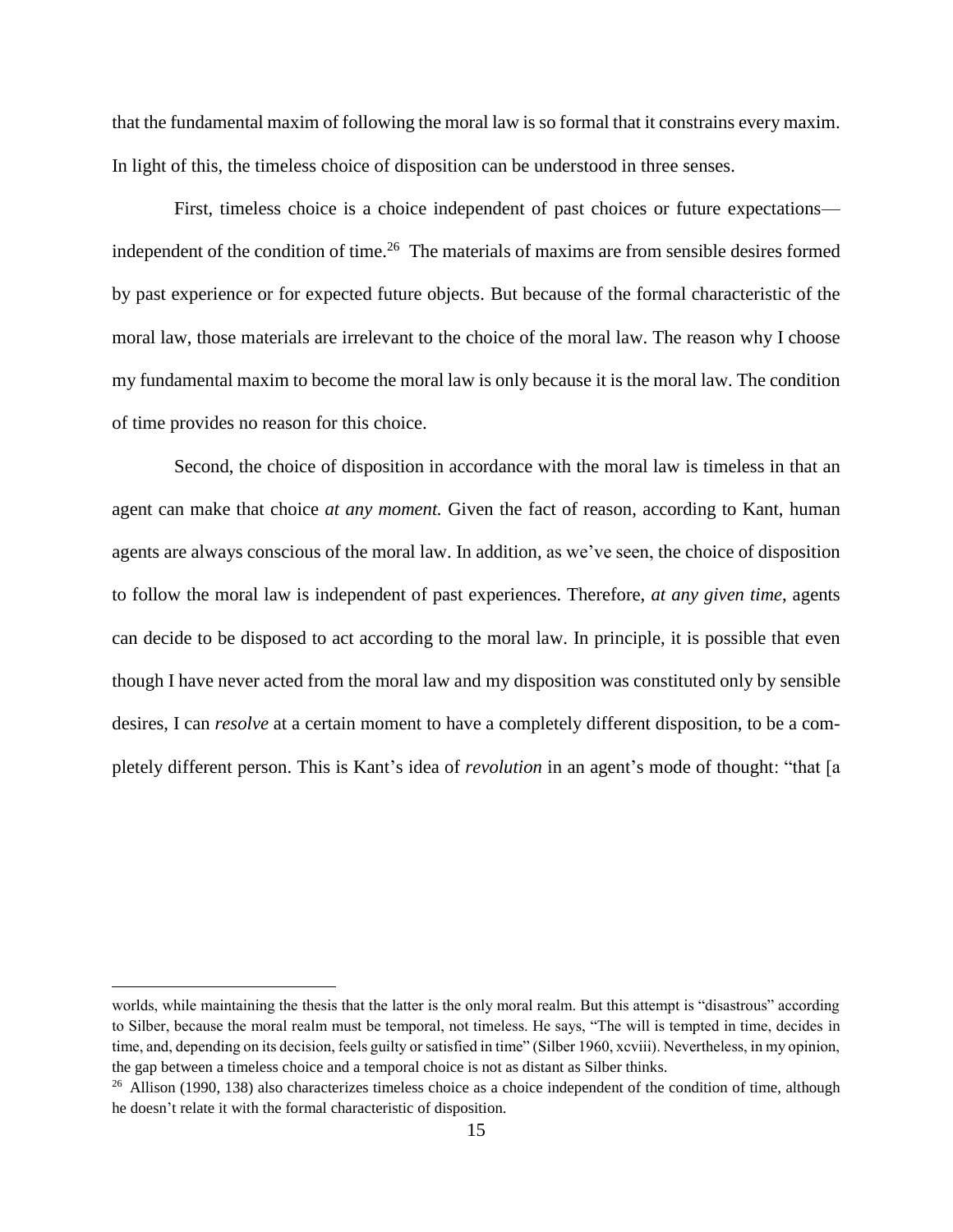human being become morally good]…must rather be effected through a *revolution* in the disposition of the human being… And so a 'new man' can come about only through a kind of rebirth, as it were a new creation" (R 6: 47). $27$ 

Third and most importantly, the choice to be disposed toward the moral law can be accomplished only by *endless* efforts to make particular choices according to particular moral laws.<sup>28</sup> In a case of *a* free choice for *a* maxim, this choice can be achieved whenever I make a choice from *a* relevant moral law, because this choice is only about that particular maxim. In a case of choice for the fundamental maxim, however, whenever I resolve to follow *the* moral law, all of my maxims after that resolution must follow my fundamental maxim in order to accomplish my resolution; for the resolution is about all maxims. There is no finish line for this resolution insofar as I am an agent and making maxims. Strictly speaking, therefore, I do not choose a disposition *once and for all*; rather, I am choosing it *incessantly.* The momentary revolution in a mode of thought can be achieved only by a constant progress in actual choices.<sup>29,30</sup> I can achieve my choice to go to the

 $27$  Kant also describes the moment of revolution as follows: "One may also assume that the grounding of character is like a kind of **rebirth**, a certain solemnity of making a vow to oneself; which makes the **resolution** and the **moment** when this transformation took place unforgettable to him, like the beginning of a new epoch" (A 7: 294, my emphases). <sup>28</sup> This interpretation of endless choice is inspired by Korsgaard (1996)'s account of our being timelessly free: she notes, "So we do not exactly need to adopt moral ends freely in order to be free. If we come, over time, to act purely for the sake of moral ends, it will come to be true that we are, timelessly, free" (Korsgaard 1996, 183). However, I doubt this account of freedom. I think if we come to act purely for the sake of moral ends, we come to be a good person, not a free agent; and if we become a good person, we will be neither free nor unfree (see section 4.3). As we've seen, we already have freedom of choice as an ability— we are already (to be postulated as) free agents.

<sup>&</sup>lt;sup>29</sup> Kant says, "If by a single and unalterable decision [resolution] a human being reverses the supreme ground of his maxims by which he was an evil human being (and thereby puts one a "new man"), he is to this extent, by principle and attitude of mind, a subject receptive to the good; but he is a good human being only in incessant laboring and becoming; i.e. he can hope – in view of the purity of the principle which he has adopted as the supreme maxim of his power of choice, and in view of the stability of this principle – to find himself upon the good (through narrow) path of constant *progress* from bad to better" (R 6: 48).

<sup>&</sup>lt;sup>30</sup> It may be thought that even if endless free choices are made, it would fall short of 'timeless' choice, because endless choices are still in time series. However, it is not the case that the timeless choice is achieved at the end of endless choices; rather, the endless choices somehow correspond to the timeless choice. See the graph below.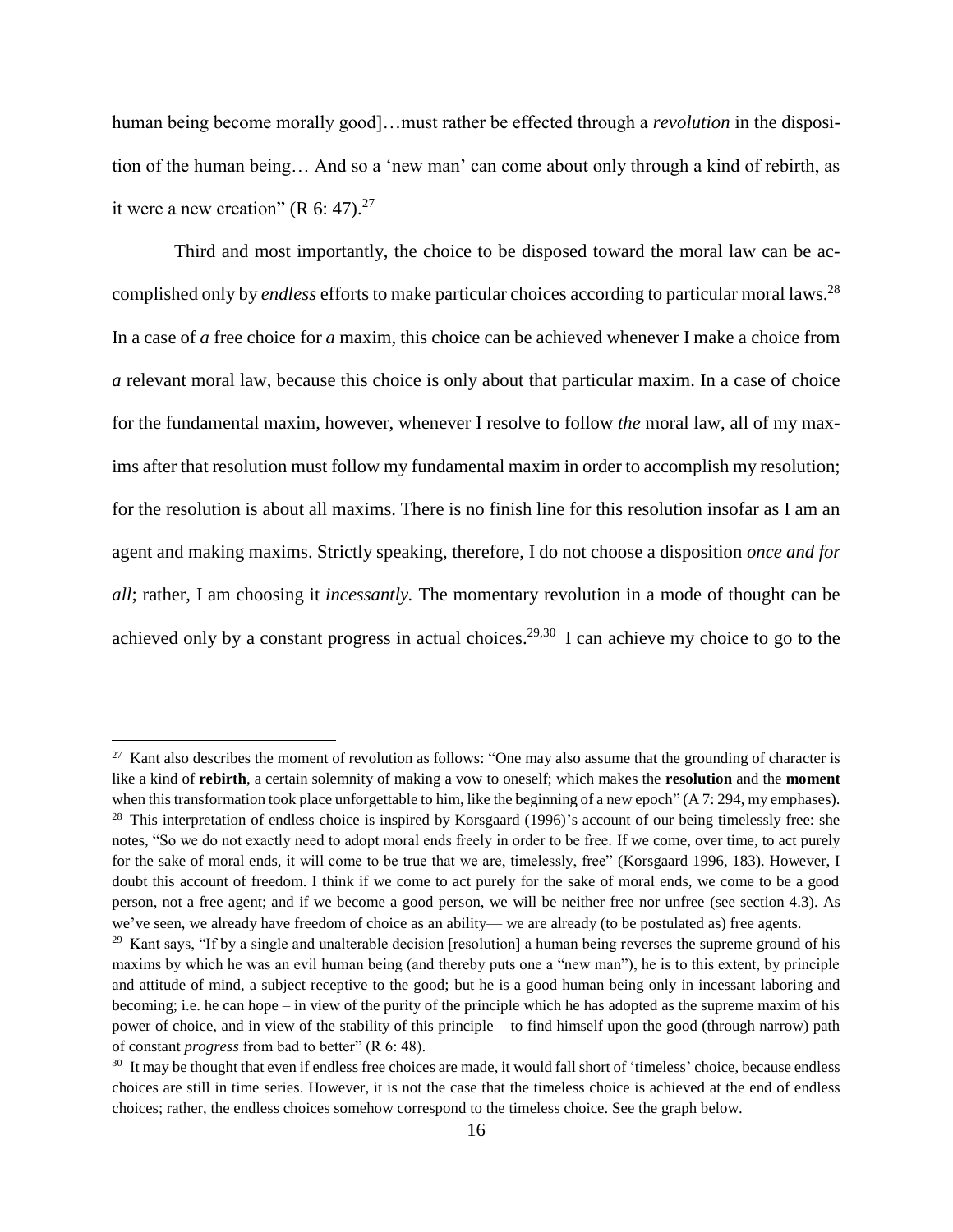gym today, whenever I go to the gym during the day. I cannot, however, achieve my choice to be healthy for living longer just by going to the gym one time. All my actions regarding my health must follow my choice to be healthy.<sup>31</sup>

In sum, the timeless choice of disposition consists in two steps. First, an agent resolves to follow the moral law, which she can be conscious of as an enduring and ultimate principle for all maxims.<sup>32</sup> But this resolution falls short of the choice of the moral law as disposition. Because the moral law is merely a formal principle, an agent cannot yet commit to particular actions merely in light of the resolution of the moral law. She needs particular choices in particular situations, and those choices must be according to the moral law in order for the moral law to be chosen. This requires the second step for choosing the moral law as disposition: an agent must make incessant efforts to make particular maxims in accordance with the moral law to choose a moral disposition.

Given these two distinct steps for the choice of a moral disposition, it can now be explained how disposition can be an enduring principle governing all maxims and a freely chosen maxim at the same time. The resolution to follow the moral law provides me with an enduring principle in that the moral law presented to me constrains all maxims. This does not mean, however, that my initial resolution of disposition determines all ordinary maxims. It means that I must



Let M be a moral disposition, C be the sum of particular good choices, and t be time. The line C cannot meet M at any given t. However, if C is prolonged *infinitely*, it will meet M, because  $\lim_{t\to\infty} C(t)$  is equal to M.

<sup>&</sup>lt;sup>31</sup> Admittedly, this example of health may be misleading; for I may be able to stay healthy even if I skip going to the gym. Let us then stipulate that for my health, I also decided to exercise at the gym every morning as a necessary means for being healthy.

<sup>&</sup>lt;sup>32</sup> In this regard, Kant thinks that "a human being's moral education must begin, not with an improvement of mores, but with the transformation of his attitude of mind…" (R: 6:48). I take 'the transformation of the attitude of mind' here to mean the same as 'the revolution in a mode of thought.'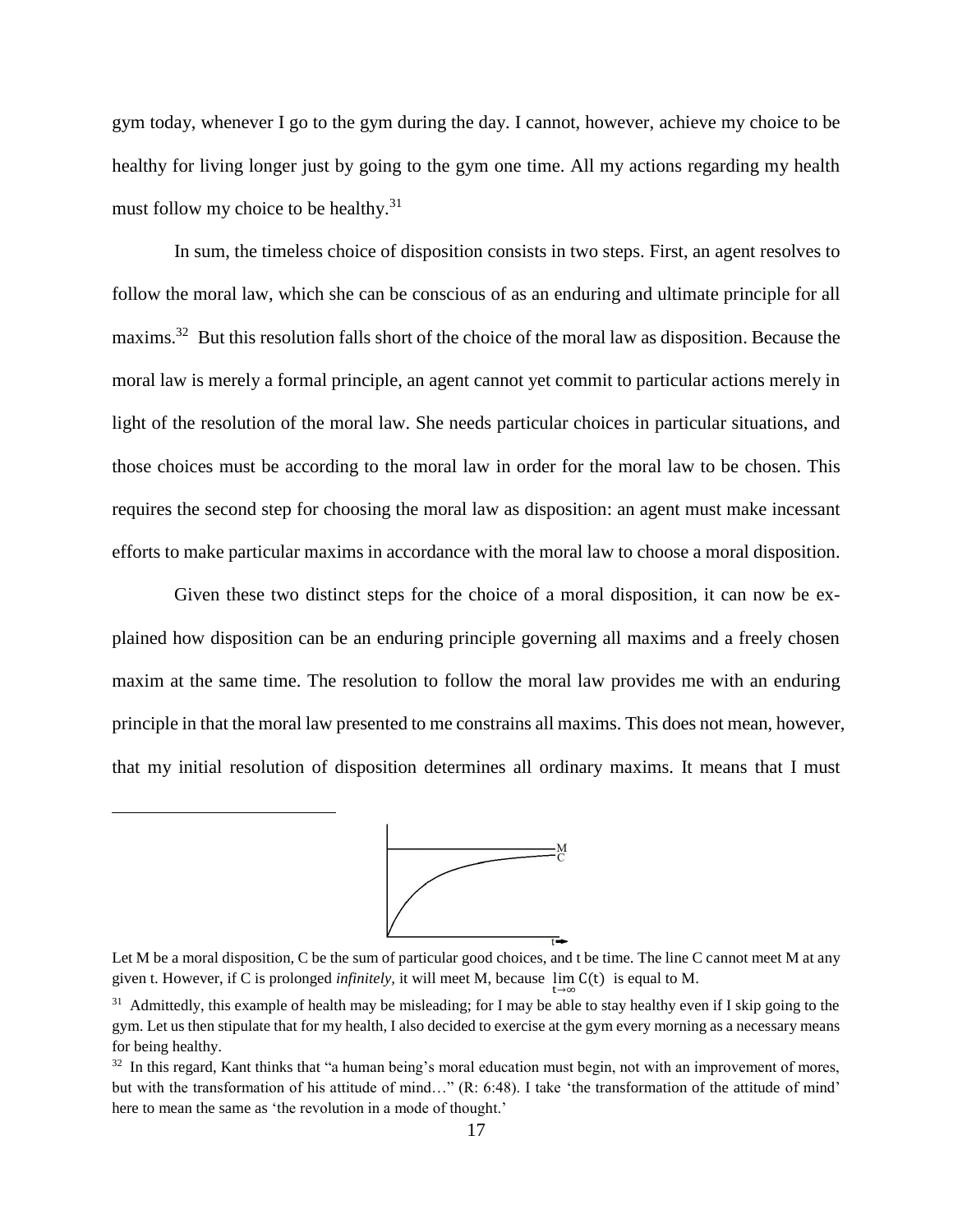choose all maxims under the formal constraint of the moral law. Disposition does not *determine*  particular maxims; instead, particular maxims *constitute* disposition, being regulated by the enduring moral law.

**3.3** If I choose maxims according to moral laws timelessly, then my disposition will become the moral law. Let us call this disposition a *good* disposition. A good disposition is constituted by particular choices according to moral laws—that is, particular *free* choices. In other words, if I keep making a free choice endlessly, then I will choose freely a good disposition in a timeless manner.

Only a good disposition can be chosen in this way; on the contrary, I cannot make a timeless free choice to adopt an *evil* disposition, as I cannot choose a bad maxim freely. For all principles except the moral law are subject to the condition of time. Even a very abstract principle such as self-love or happiness cannot be chosen timelessly, because the conception of happiness depends on experience in time to define what happiness is: Kant says, "happiness is not an idea of reason but of imagination, resting merely upon empirical grounds, which it is futile to expect should determine an action by which the totality of a series of results in fact infinite would be attained" (G 4: 419).

However, this fact does not mean that my evil disposition is not the effect of the free power of choice. The conclusion is similar to the case of a bad maxim. As we have seen, although a bad maxim is not chosen freely, it is still the effect of the power of choice that has freedom, an effect of failing to exercise it freely. Likewise, although an evil disposition is not chosen freely, it is still the effect of the free power of choice, an effect of failing to use *without an exception* its ability of freedom*.* Since my power of choice has freedom as an ability, I could use this ability *whenever* I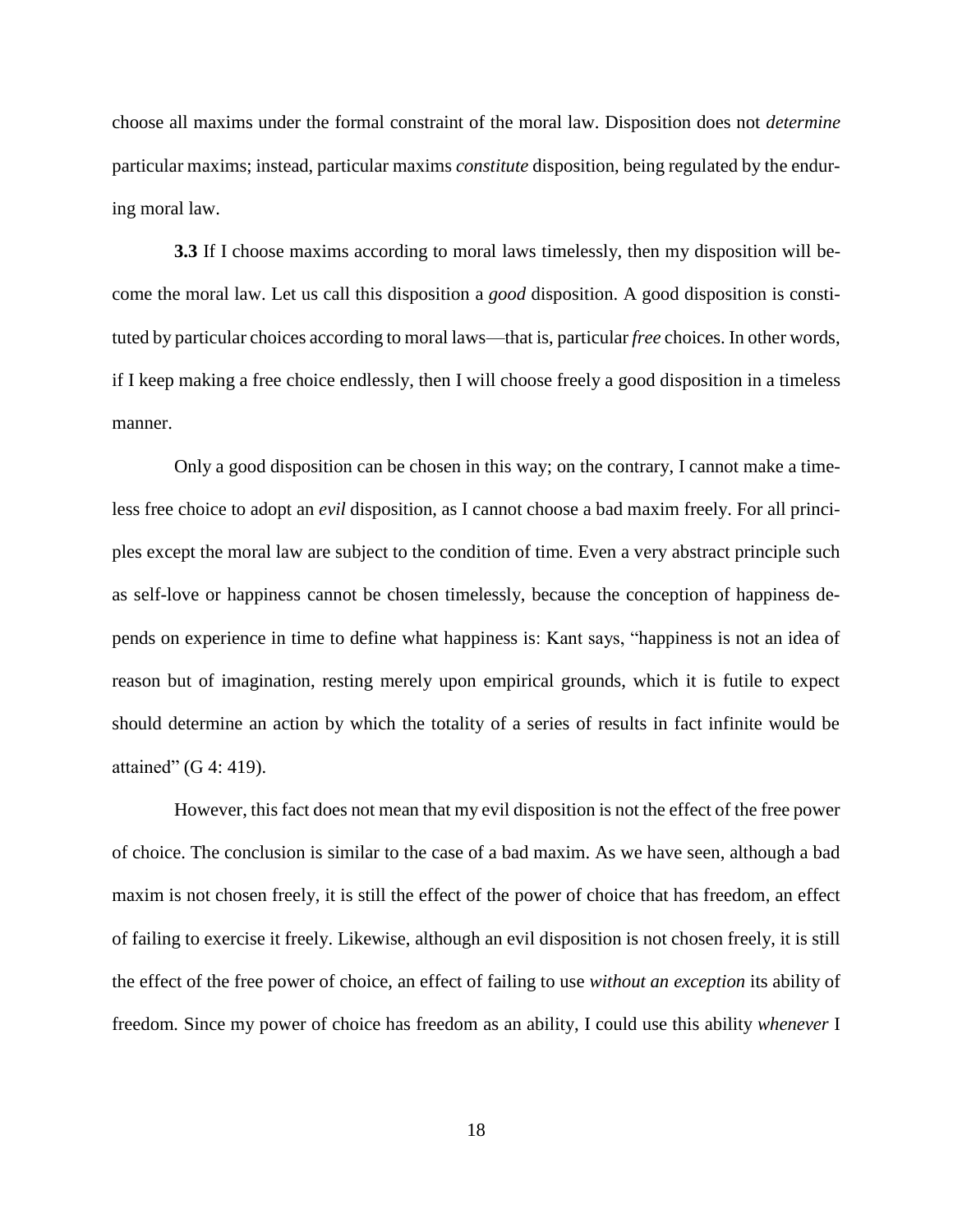am choosing a maxim, and so I could constitute a good disposition. This is why I am responsible for having an evil disposition.

My good or evil disposition is my *practical* nature. For my disposition is the ground of my maxims and so my practices. Kant notes, "Whenever we therefore say, 'The human being is by nature good,' or, 'He is by nature evil,' this only means that he holds within himself a first ground [disposition] (to us inscrutable) for the adoption of good or evil (unlawful) maxims" (R 6: 21). When Kant says 'a first ground' for the adoption of maxims, he does not mean, as we have seen, that this ground is antecedent to all maxims in time; he means that this ground is *beyond* time in that it is constituted by an infinite endeavor to keep a momentary resolution. Indeed, I am the author of this practical nature, because I have freedom of choice by which I can constitute my disposition timelessly (R 6: 22).

The above explanation shows how an agent's evil nature can be the effect of the free power of choice. Yet, it is still far from Kant's doctrine of evil. According to the discussion so far, it seems that we can have a good disposition, if we choose to be disposed to follow the moral law, even though we can fail to do so. According to Kant, however, our disposition cannot be good. His doctrine of evil is more radical: not only can we be evil but we *are* evil. For him, the human being's evil nature applies to the entire species.<sup>33</sup> I will delve into this radical claim in the next section.

 $33$  Kant remarks, "by the 'human being' of whom we say that he is good or evil by nature we are entitled to understand not individuals (for otherwise one human being could be assumed to be good, and another evil, by nature) but **the whole species**" (R 6: 25, my emphasis; see also R 6: 21).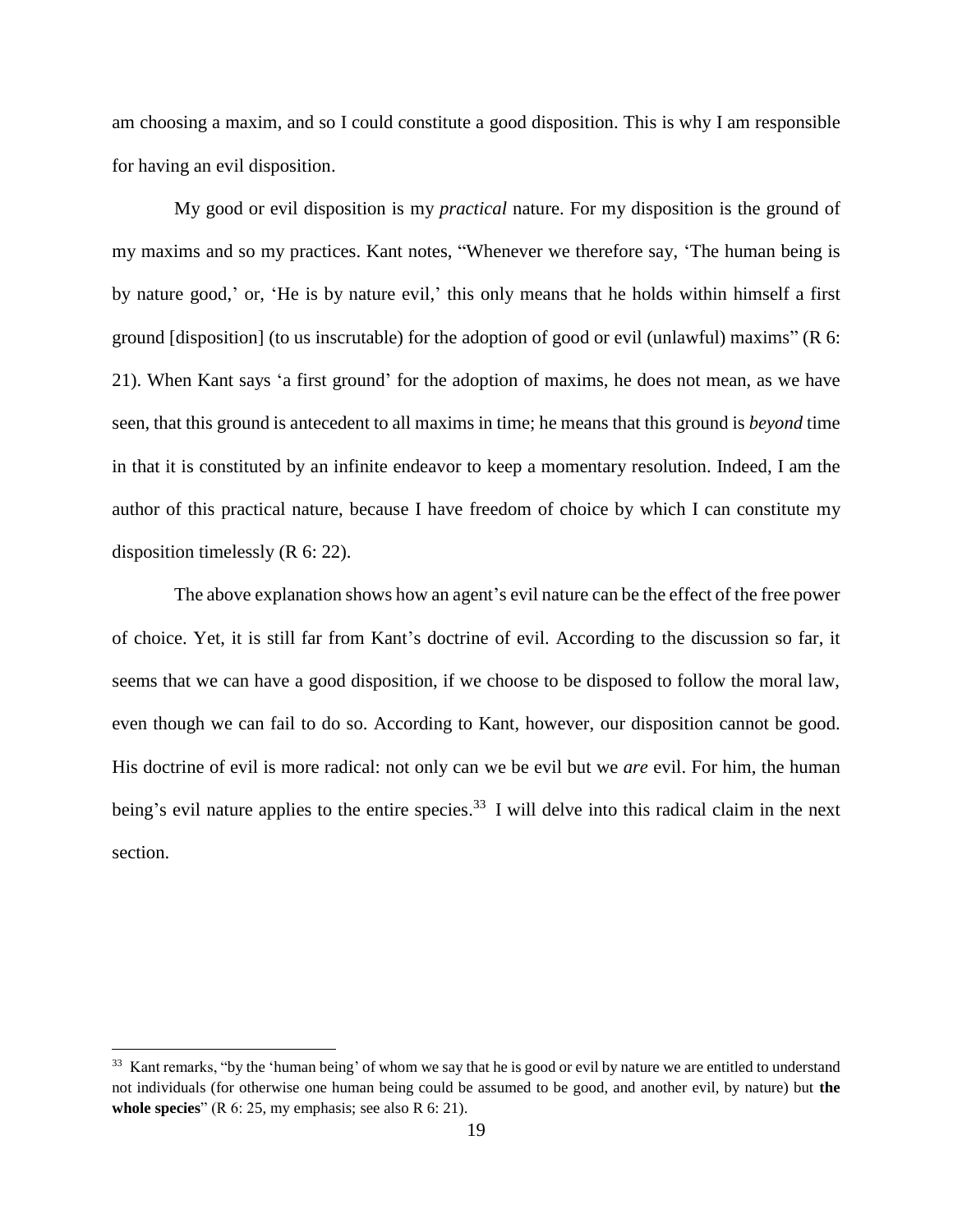#### **4. The Universality of the Human Being's Evil Nature**

How can we understand Kant's claim that "all human beings have an evil nature?" In the previous section, I simply assumed that an evil nature is a disposition contrary to the moral law and an effect of a failure to choose a good disposition. To understand his radical claim, however, we need to investigate Kant's concept of an evil nature in more detail.

**4.1** According to Kant, there are three possible ways in which the human being's evil nature could be understood: the human being is evil 1) because its sensible nature conflicts with the law of the will; or 2) because its will itself is corrupted; or 3) because its power of choice is weak to give the law of the will priority (R 6: 35-6).

Kant denies the first and second approaches to evil. The evil nature cannot lie in our sensible nature, because if this were the case, evil could not be imputed to us. Kant thinks that unlike disposition or practical nature, our sensible nature is one of our ineradicable predispositions (*Anlagen*) (R 6: 26-8). It would be absurd to impute evil to us if it lies in our ineradicable nature. Moreover, evil should not be rooted in the will. If the will itself were corrupted and thus moral laws were not represented to us, we would not be accountable for evil, since we could not do rightly. Additionally, according to Kant, an 'evil law' makes no sense, because "Only what is unlawful is evil in itself" ( $R$  6: 58).

Therefore, if human kind is evil by nature but accountable for evil at the same time, it must be because its power of choice is weak or *frail*. <sup>34</sup> By the weakness of the power of choice,

<sup>&</sup>lt;sup>34</sup> Kant says that the origin of evil is "the frailty of human nature, [1] in not being strong enough to comply with its adopted principles, [2] coupled with its dishonesty in not screening incentives (even those of well-intentioned actions) in accordance with the moral guide, and [3] hence at the end, if it comes to this, in seeing only to the conformity of these incentives to the law, not to whether they have been derived from the latter itself, i.e. from it as the sole incentive" (R 6: 37). Notice that there are three *degrees* of the frailty in this passage, degrees that Kant fully examined in R 6: 29-30. First, sometimes human nature is too weak to comply with its adopted principles. This is what he calls *frailty.*  And second, this frailty leads human agents to mix incentives from sensible desire with the incentive of the moral law when they adopt maxims. Kant calls this level of evil *impurity.* Finally, all maxims can be determined solely by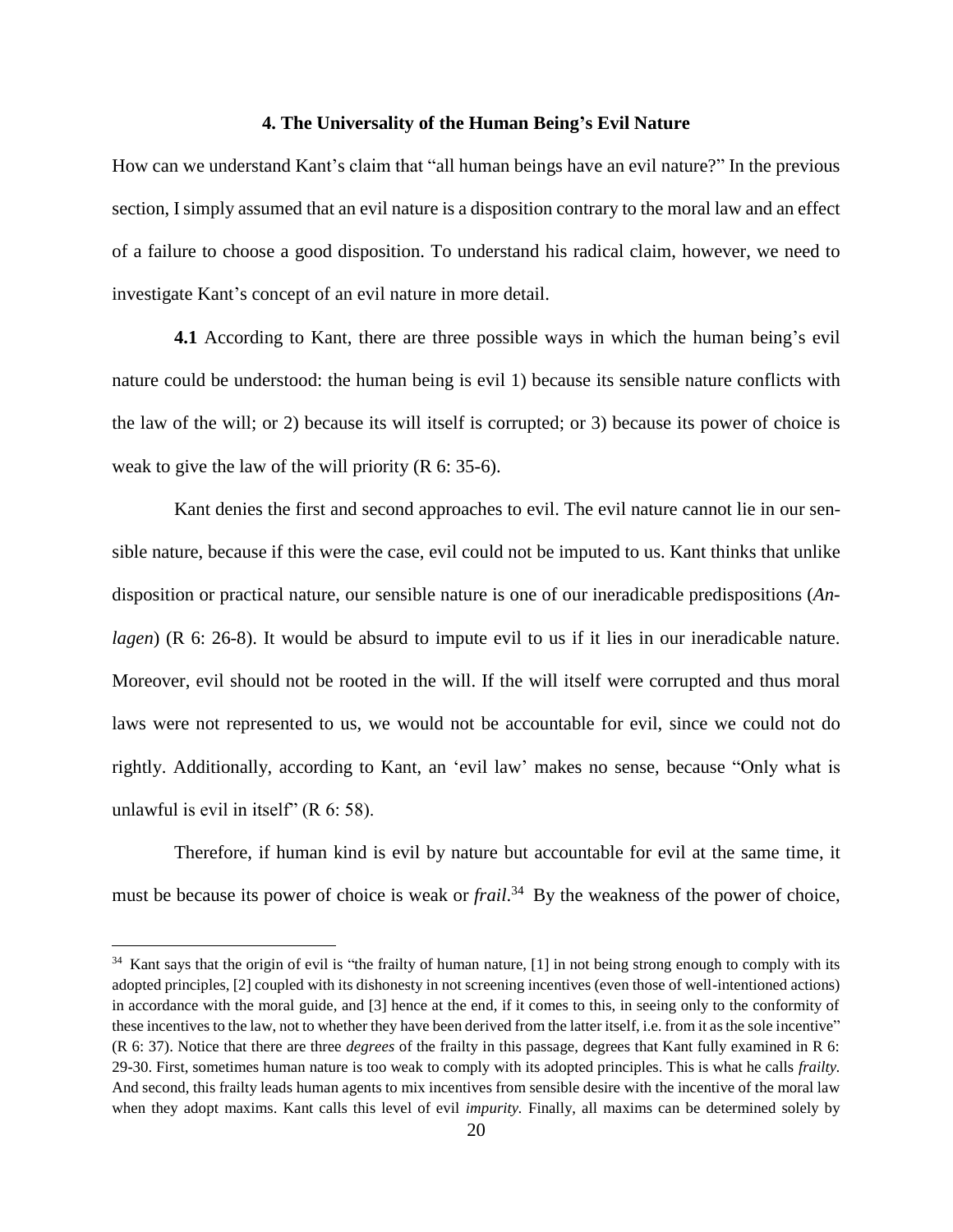Kant means that we can fail to exercise freedom of choice to comply with the moral law, even though we are always aware of the law  $(R 6: 30; 32)$ . It is expressed paradigmatically in an Apostle's complaint: 'What I would, that I do not!' If we fail to follow the law due to our weakness, our practical nature will not be good. Nevertheless, we are still accountable for it, because this evil nature will still be an effect of our power of choice that we can always use freely. In sum, evil must be *rooted* in our free power of choice, specifically in its weakness; and this is why we are *radically* evil, since this weakness "corrupts the ground of all maxims" (R 6: 37).<sup>35</sup> But how can it be proved that all human beings' free power of choice is weak, and so all of them are evil?

**4.2** Kant's official answer is disappointing. He insists that there are plenty of examples showing that every human being has an evil nature: "We can spare ourselves the formal proof that there must be such a corrupt propensity rooted in the human being, in view of the multitude of woeful examples that the experience of human *deeds* parades before us" (R 6: 32).<sup>36</sup> Nevertheless, Kant himself frequently argues that empirical evidence cannot truly show universality: "experience never gives its judgments true or strict but only assumed and comparative **universality**" (B 3).

incentives of self-love instead of the moral law. This level is called *wickedness. Wickedness* differs from *diabolical*  evil which means the adoption of the evil law; for even a wicked person is conscious of the moral law and can be motivated by its incentive. And human agents cannot be diabolically evil, given the fact of reason. Indeed, all these levels are based on the frailty of human nature that tends to fail to follow the moral law. They are not different *kinds* of evil, but different *degrees* of the same kind of evil.

<sup>&</sup>lt;sup>35</sup> According to Allison (2012, 106), "Kant uses the term 'radical' in the etymological sense to indicate the root of all moral evil." See also Wood (1970, 217).

<sup>36</sup> Wood (1999) is basically satisfied with this claim, because he thinks that the notion of evil is based on Kant's anthropology, not on his moral psychology. Wood argues that according to Kant, we have natural tendency to compare and compete with others, and insofar as we are social beings and have developed society, evil arises from this tendency that Wood calls 'unsociable sociability.' Thus, even though the doctrine of evil relies on an empirical basis, it is not a mere inductive generalization, insofar as we social beings are developing society. See Wood (1999, 287; 1970, 221- 6). However, although this account of evil is supported by some textual evidence (for example, Kant says "this [the human being's evill can only be demonstrated later on, if it transpires from anthropological research" (R 6: 26)), I think this argument is untenable, because it can only explain socially rooted evil behaviors. Kant's notion of evil, however, also includes evil behaviors that are purely individual. For instance, Kant thinks that not to fully develop my potential is contrary to the moral law, and so evil. And this evil does not pertain to our nature to compare and compete with others.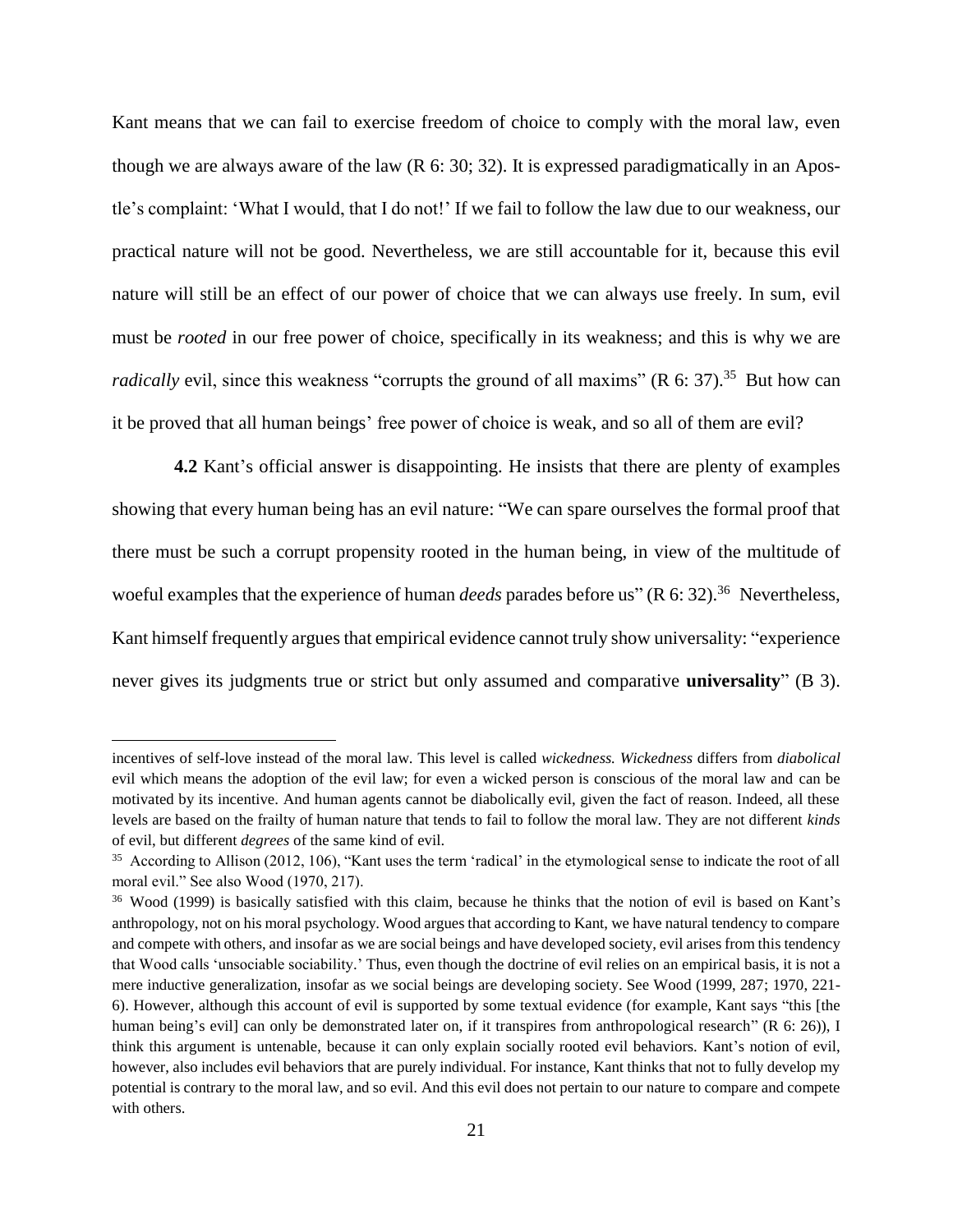There is no reason to believe that when it comes to the human being's evil nature, empirical examples will suffice to prove its universality.

To prove the universality of human beings' evil nature, I think, Kant should show the *a priori* nature of an evil disposition: this disposition should be a necessary ground for the possibility of evil practice and thus prior to it conceptually.<sup>37</sup> According to Kant, causality is a necessary condition for cognizing events, so that causality is universal and prior to the cognition of events. The possibility of the moral law, or freedom to follow it, is a necessary postulate to regard our behaviors as responsible and so is prior to practice. Likewise, to be universal, an evil disposition must be a necessary condition for the possibility of evil practice. In fact, Kant alludes to this way of proof, although he doesn't delve into it sufficiently:

In order, then, to call a human being evil, it must be possible to infer *a priori* from a number of consciously evil actions, or even from a single one, an underlying evil maxim, and, from this, the presence in the subject of a common ground, itself a maxim, of all particular morally evil maxims. (R 6: 20; see also 35).

Thus, according to this passage, we may be able to derive an evil nature even from a single evil action. Let us try.

<sup>&</sup>lt;sup>37</sup> As to the need of a priori argument for the human being's evil nature, I basically agree with Allison (1990). He remarks, "The claim [of radical evil], then, is to be taken as a priori; indeed, as postulate, it must be synthetic a priori" (Allison 1990, 155). Consequently, Allison disagrees with Wood's anthropological interpretation of radial evil. Allison thinks that although empirically the predisposition to humanity in which our social nature lies generates evil behaviors, the propensity to evil itself lies in our transcendental character. Thus, the propensity to evil must be derived a priori (Allison 2012, 99-109; see also 2001, 605-10). Again, I doubt that the predisposition to humanity or our social nature is the only ground of evil even in experience. Allison thinks that unlike the predisposition to animality, humanity is connected to reason and freedom, and so evil must be grounded on it, not on animality (2012, 102). I think, however, the possibility of freedom relies essentially on the predisposition to personality and it is connected not only to humanity but also to animality. Moreover, I think animality also can generate evil behaviors when the incentive from animal self-love overrides the incentive from the moral law (See R 6: 26-7). In spite of this disagreement, my entire account hereafter of the a priori presupposition of evil nature is greatly indebted to Allison's analysis. See especially Allison (1990, 154-7).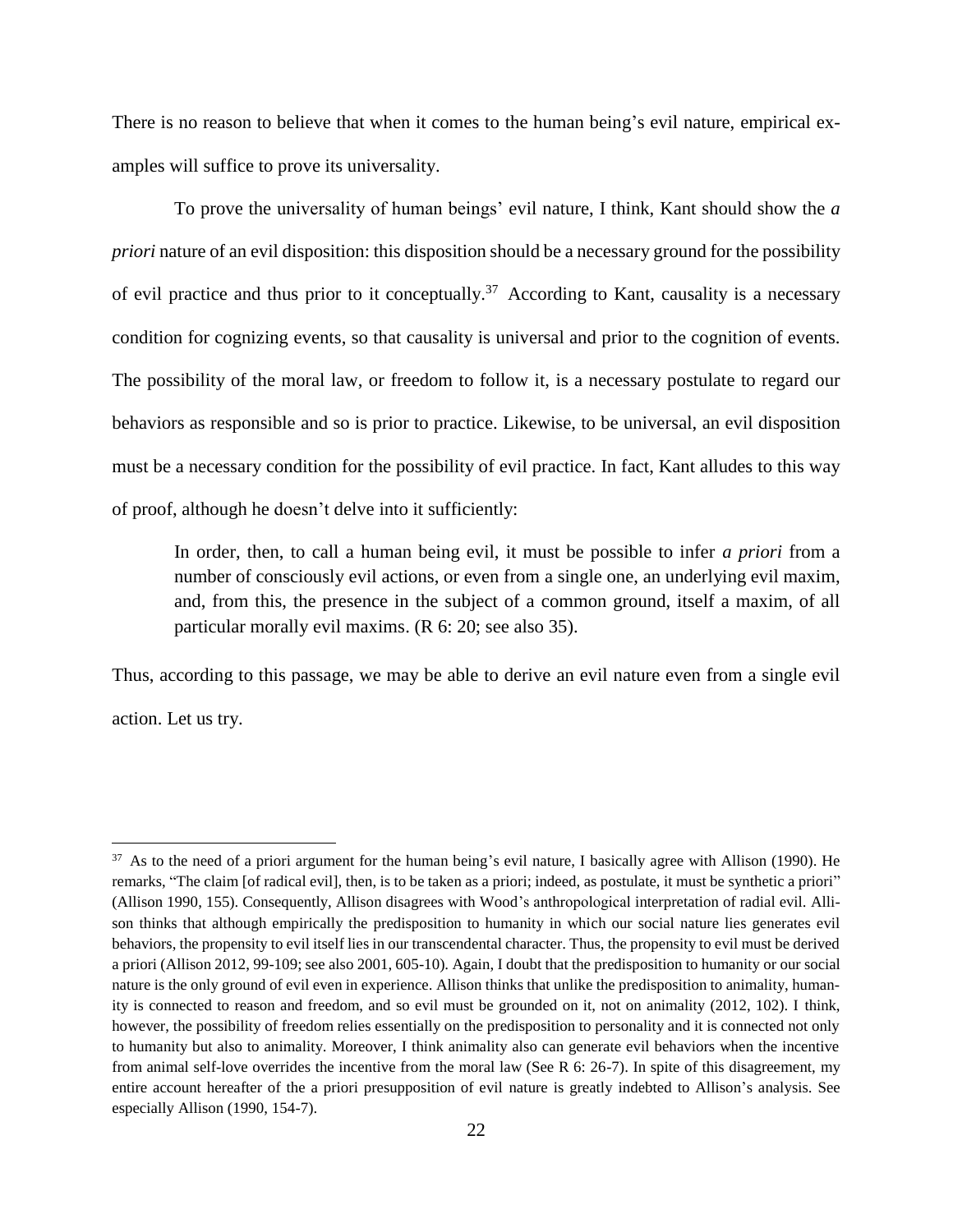At first glance, Kant's claim seems to be based on the trivial fact that no agent is perfect. It seems quite possible that we imperfect agents perform at least a few bad actions. We have already seen that the choice of a good disposition is quite difficult to accomplish. It requires incessant success at forming particular maxims according to the moral law. One deviation of a maxim from the law makes us fail to achieve a good disposition, and so suffices for us to have an evil disposition. Given that every particular maxim constitutes our disposition and that every action relies on its maxim, even if we perform merely one bad action, this action must reveal our evil disposition. Therefore, we imperfect agents who have acted badly at least one time are too weak to choose a good disposition, and so are morally evil by definition.

Although the above argument seems plausible, it faces problems. First, someone might think that this argument simply presupposes that failing to have a good disposition is tantamount to having an evil disposition. It might be, however, that our moral nature is neither good nor evil, but in the middle between the two. Furthermore, it is possible that we perform a good action, just as it is possible that we perform an evil one. Thus, someone might argue that along the same line of the above reasoning, the possibility of a good action reveals a good disposition, since the former should be based on the latter.

In regard to the possibility of having neither a good nor an evil disposition, Kant embraces the doctrine of rigorism (R 6: 23; 39n). According to this doctrine, our disposition must be either good or bad, and there is no middle ground. If our disposition were something between good and evil, there would be two possibilities: either we would be *indifferent* to the moral law of the will, or our fundamental maxim would be a *mixture* of the good and evil law. Kant rejects the first, since for him the moral law of the will is always being presented to us with an incentive. He also denies the second, because there is no such thing as an evil law. Moreover, if our disposition were the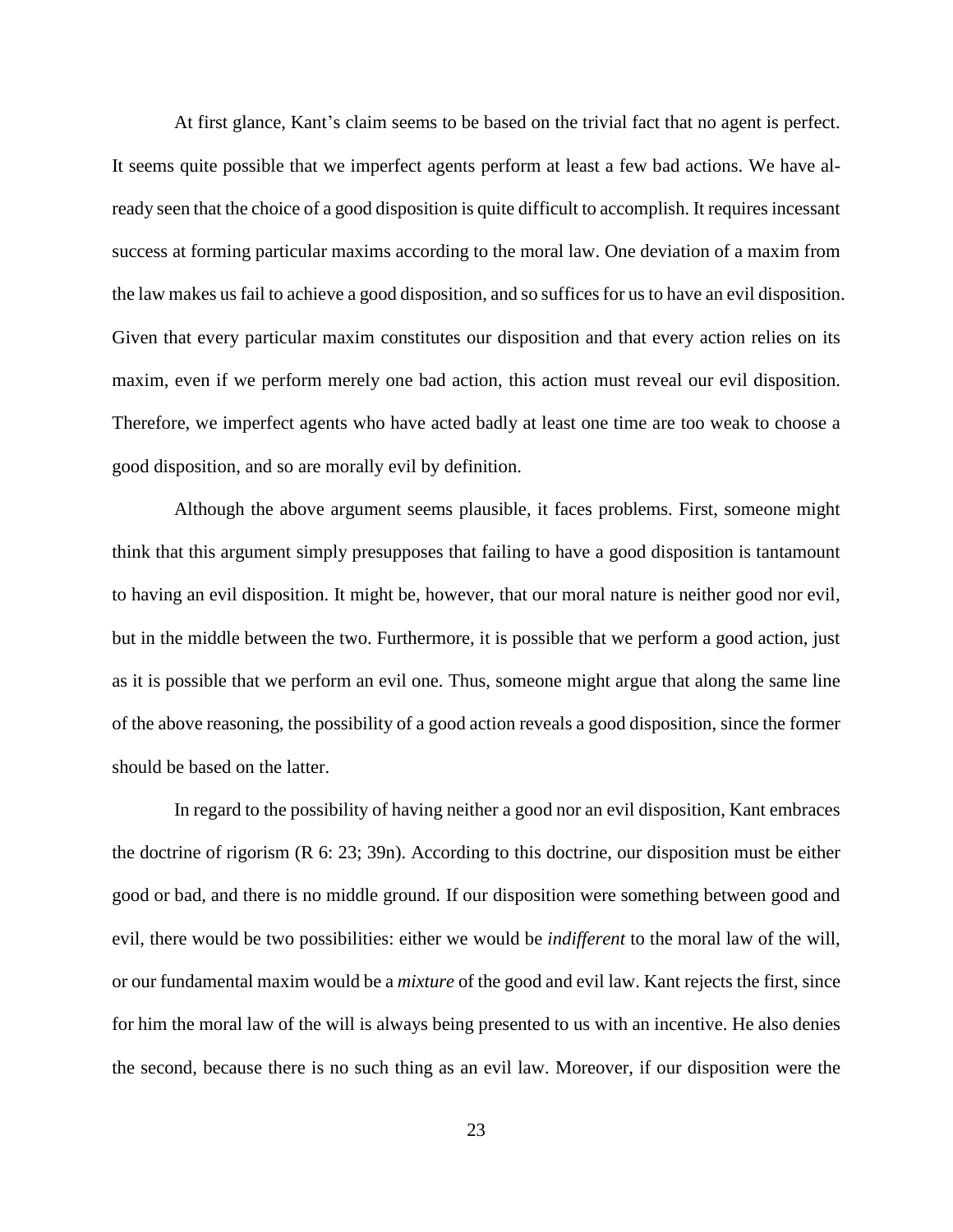mixture of the good and evil law, because each law can be the sole fundamental ground of our practice, we would have two different dispositions. Since a disposition is sufficient to define one's practical nature, we would then be two different persons at the same time, which Kant thinks of as a contradiction.<sup>38</sup>

Furthermore, whereas a single evil action suffices to show an evil disposition, a single good action does not suffice to show a good disposition. Because the moral law must apply to all maxims, if we had a good disposition in complete accordance with the moral law, there would be no room for a bad maxim and action. A good action in time does not establish a good disposition; only an endless series of good actions can do so. For Kant, "he[a human being] is a good human being only in **incessant** laboring and becoming" (R 6: 48, my emphasis). On the other hand, since moral evil is based on the weakness of the power of choice, not on a disposition to adopt the evil law, our evil disposition is compatible with the possibility that we act sometimes badly and sometimes morally.

**4.3** Yet, there still remains a problem. It seems plausible that we act badly. But what if there is an agent who never acts badly? If there were such a perfect agent, Kant's claim that the nature of every human being is evil would be false. He cannot simply insist that a perfect agent does not exist, relying on the assumption that our badly acting is just a universal fact. For the very question is whether our acting badly is universal or not—and correlatively, whether the fundamental ground of action is universally bad or not. Without proving the universality of our evil nature, therefore, the universality of our acting badly cannot be shown.

<sup>&</sup>lt;sup>38</sup> Kant says, in a case that an agent incorporate both incentives from desire and from the moral law into the fundamental maxim at the same time, "since he naturally incorporates both into the same maxim, whereas he would find each, taken alone, of itself sufficient to determine the will, so, if the difference between maxims depended simply on the difference between maxims depended simply on the difference between incentives (the material of the maxims), namely, on whether the law or the sense impulse provides the incentive, he would be morally good and evil at the same time – and this is a contradiction" (R  $6: 36$ ).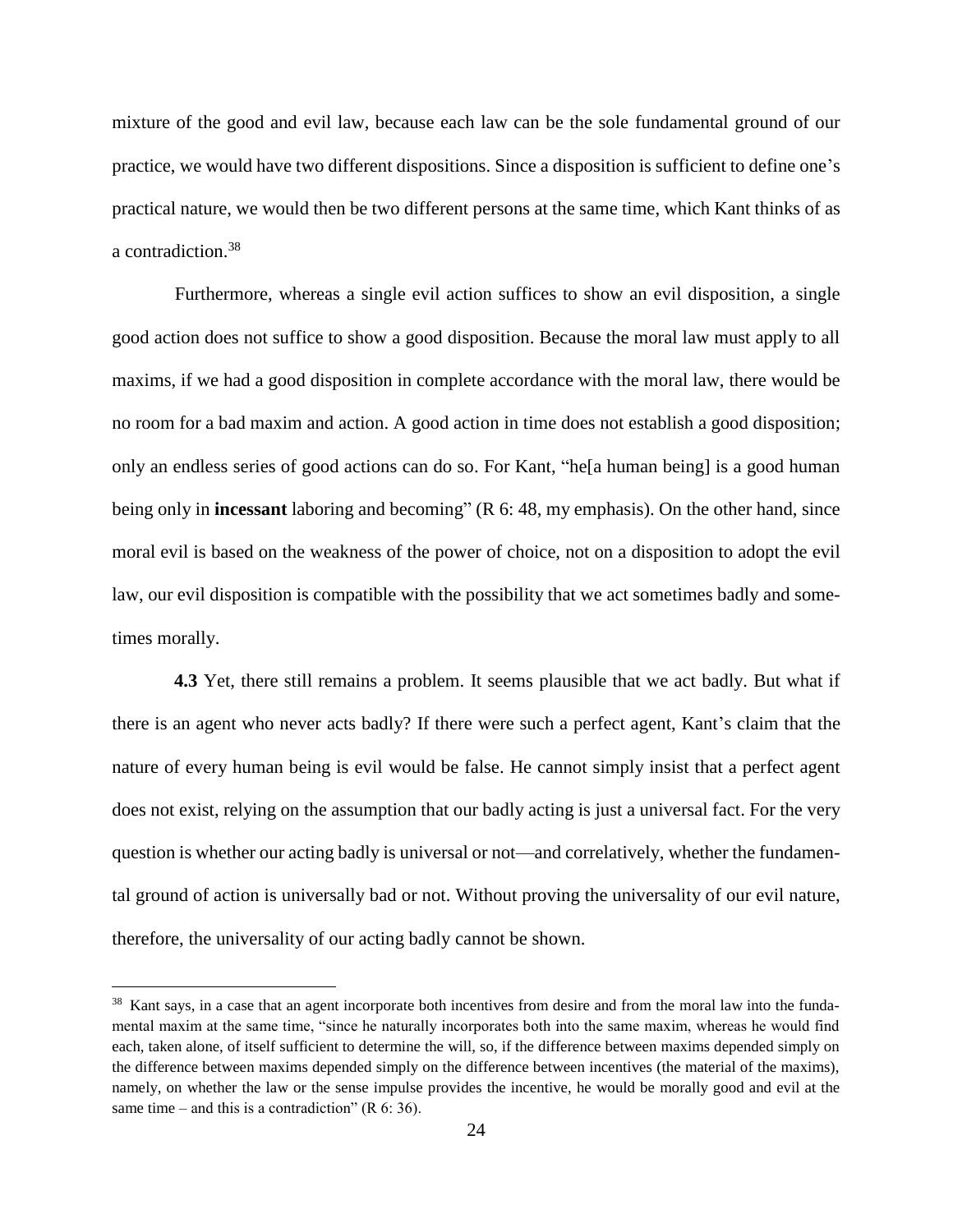To solve this problem, it should be noted first of all that Kant does not try to prove theoretically that all human agents have an evil disposition. Rather, he thinks that our disposition is inscrutable (R 6: 21n; 43-4; 63). We cannot know empirically whether our disposition is good or evil. We must choose the disposition timelessly, but our experience is always in time. And Kant maintains that all knowledge must begin with experience  $(B 1)$ .<sup>39</sup>

But, if our disposition is inscrutable, how can Kant assert that human beings have an evil nature? The passage below is crucial for this question.

We cannot start out in the ethical training of our conatural moral predisposition to the good with an innocence which is natural to us but must rather begin from the **presupposition** of a depravity of our power of choice in adopting maxims contrary to the original ethical predisposition; and, since the propensity to this [depravity] is inextirpable, with unremitting counteraction against it. Since this only leads to a progression from bad to better extending to infinity, it follows that the transformation of the disposition of an evil human being into the disposition of a good human being is to be posited in the change of the supreme inner ground of the adoption of all the human being's maxims in accordance with the ethical law, so far as this new ground (the new heart) is itself now unchangeable. (R 6: 51, my emphasis; see also 32, 37, 58n).

The moral law constantly commands us, as the fact of reason, to follow it and to have a good disposition: "the command that we *ought* to become better human beings still resounds unabated in our souls" (R 6: 45). But we cannot regard ourselves as good persons who have already accomplished that command. If we already had a good disposition, there would be no possibility of evil actions, since any maxim we adopt would be good necessarily given that our disposition is

 $39\,$  To put it in another way, Kant thinks that inquiry about one's disposition in the sensible world will fall into infinite regress. He says, "That the first subjective ground of the adoption of moral maxims is inscrutable can be seen provisionally from this: Since the adoption is free, its ground … must not be sought in any incentive of nature, but always again in a maxim; and, since any such maxim must have its ground as well, yet apart from a maxim no *determining ground* of the free power of choice ought to, or can, be adduced, we are endlessly referred back in the series of subjective determining grounds, without ever being able to come to the first ground" (R 6: 21n). In other words, we must evaluate one's action from her maxim, not her desires. But a maxim also has its own ground, which is also a maxim. Thus we are endlessly referring back to the higher maxim without never getting at the first ground, because the first ground of maxims is chosen timelessly,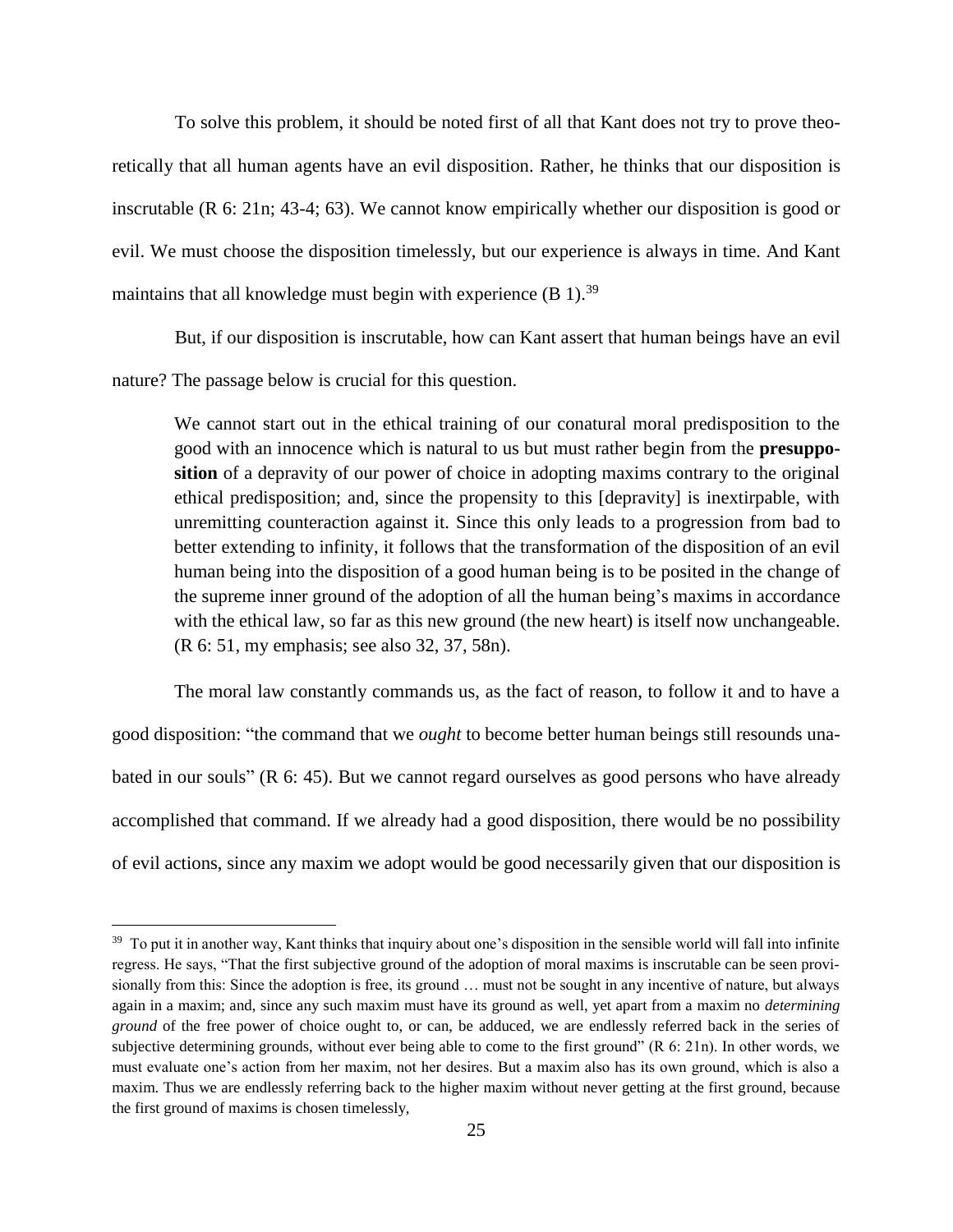the fundamental ground of all maxims. We would have no responsibility for evil actions, because there could be no such actions. The good disposition would indeed make our power of choice unfree, or at least neither free nor unfree. For our fundamental maxim will be the same as the moral law itself and so we wouldn't need to make a choice for it at all.<sup>40</sup> Hence, although we don't know our disposition, we cannot regard it as good, if we are to regard ourselves as morally responsible, and as free.

The remaining option is to regard ourselves as evil, given that our practical nature cannot be between good and evil. For Kant, evil nature relies on the frailty of the free power of choice. Thus, when presupposing our nature is evil, we equally presuppose that we can fail to choose freely to follow moral laws and can act badly. Because we can fail, we need to *try* to make a good choice to follow our will, given that its command resounds unabatedly. We need to try *endlessly,* because we are always making a maxim, and there will always be the possibility of failure.

Since we don't know whether our disposition is good or evil, the only way to assure that we are following the moral law is to try to act morally *now*. <sup>41</sup> If I know I am and will always be healthy, I don't need to go to the gym tomorrow morning in order to be healthy. However, if I am not sure that I am (or will be) healthy so that it is possible that I am (or will be) unhealthy, but if I still want to be healthy and I am sure that exercising is good for health, then I should go to the gym

 $40 \text{ In footnote 11, I've explained that the will is neither free nor unfree. I think that if we acquired the good disposition, }$ our general faculty of volition would become the will itself that can be practical without the power of choice. This will would have an "intellectual intuition" (See especially B 145) and so actualize its own laws without striving to act for them.

<sup>&</sup>lt;sup>41</sup> Related to this, Kant thinks that the effort toward virtue that is a character trait to pursue after a good disposition must start always from the beginning: "Virtue is always in progress and yet always starts from the beginning. – It is always in progress because, considered objectively, it is an ideal and unattainable, while yet constant approximation to it is a duty. That it always starts from the beginning has a subjective basis in human nature, which is affected by inclinations because of which virtue can never settle down in peace and quiet with its maxims adopted once and for all but, if it is not rising, is unavoidably sinking."(MS 6: 409).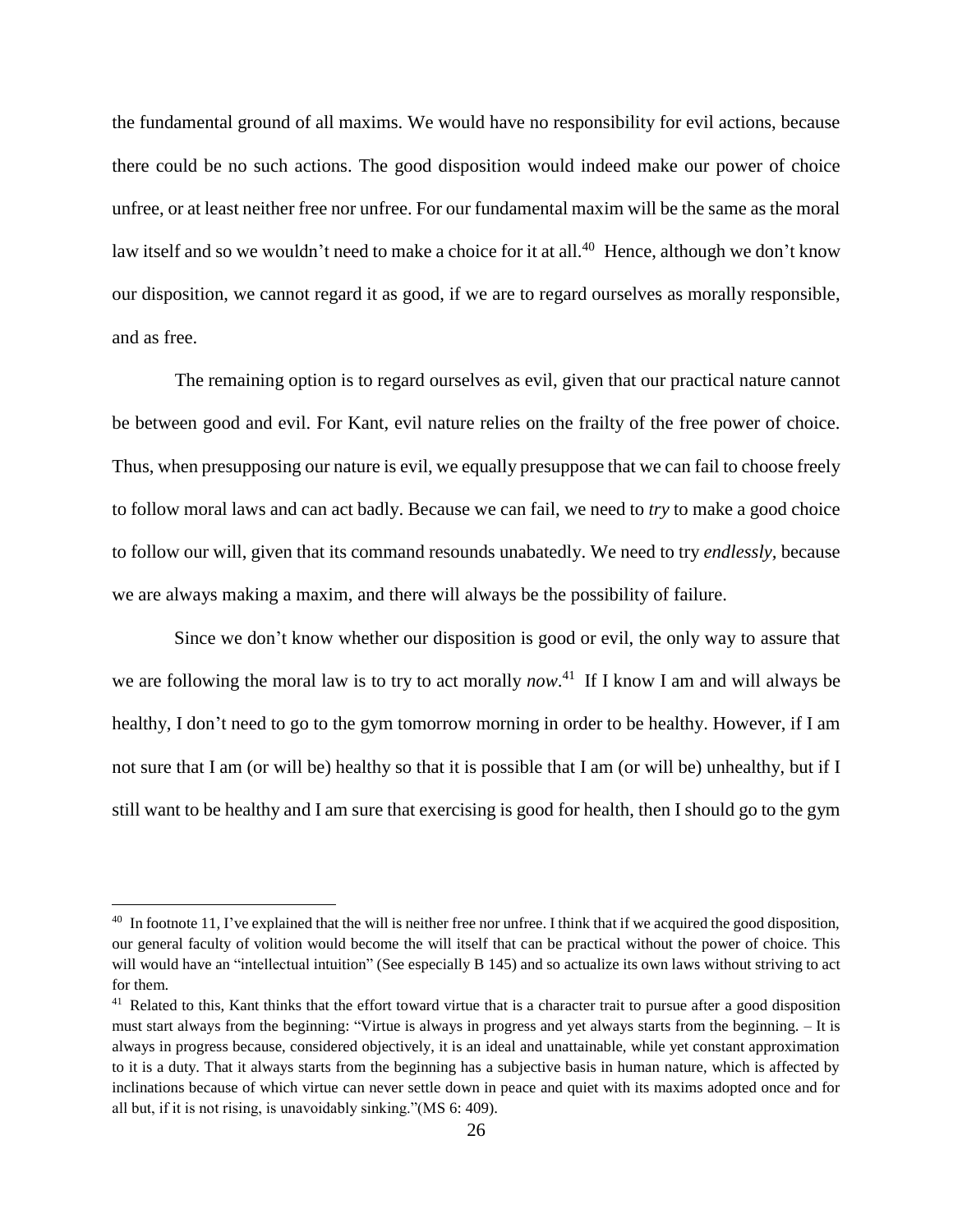every day, struggling to wake up early every morning. For this will be the only way to assure that I am healthy. $42$ 

In sum, to presuppose that we have freedom of choice which we can fail to exercise is to presuppose that we are evil. In this regard, freedom of choice as an ability is conceptually connected to the evil nature for Kant. Indeed, the evil nature is the effect of the free power of choice, an effect of its possibility of failure. Nevertheless, we are responsible for our evil nature in that we have an unavoidable duty to be a good person, even though we cannot regard ourselves as good in time.

### **5. Conclusion**

In this paper, I've argued that according to Kant, the failure to choose the moral law timelessly shows the human being's evil nature. Human agents can fail to obey a moral law, although our power of choice has freedom to follow it. If we fail to choose a maxim according to a law of the will at any given time, our disposition is evil in that it reveals the frailty of our freedom of choice. We don't know whether our disposition is good or evil, because our disposition is inconceivable in time but we are in time. Nevertheless, we must not suppose that our disposition is good. If we were already good persons, all our actions would be good necessarily. Then, we would not need the free power of choice to necessitate our actions to follow the moral law. Also, we would not be responsible for our bad actions, because there could be no such actions. Thus, given that our disposition is either good or evil and there is no middle between the two, we must instead presuppose

 $42$  This analogy with health may be somewhat misleading in that whereas a good disposition is unattainable, a healthy body seems to be attainable at least for a certain period. The point I try to emphasize here, however, is the assumption that I don't know I am or will be healthy, just as I don't know I am or will be good.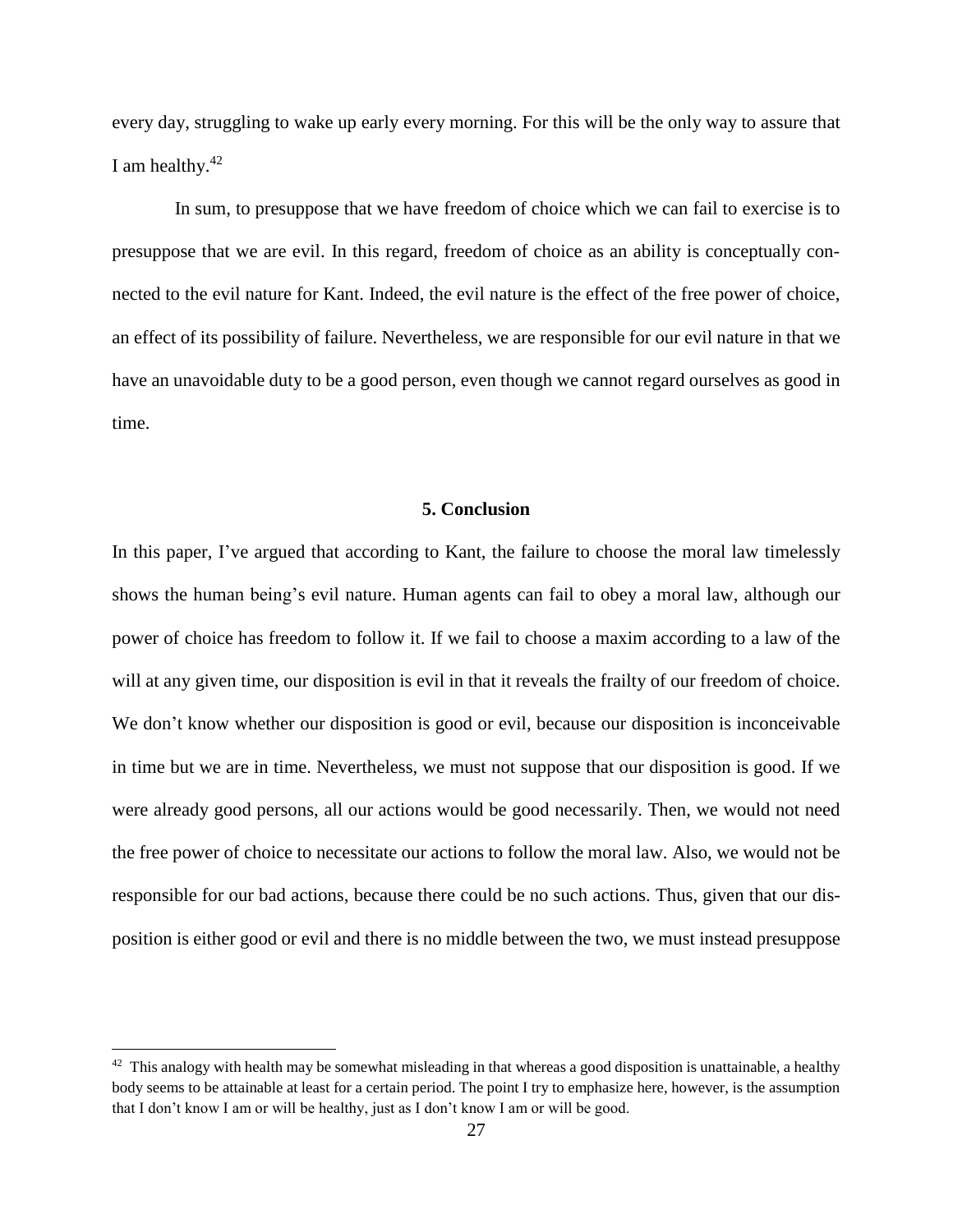that we can act badly, and that we have an evil disposition. Although we have the potential to be a good person through the free power of choice, we are not good yet.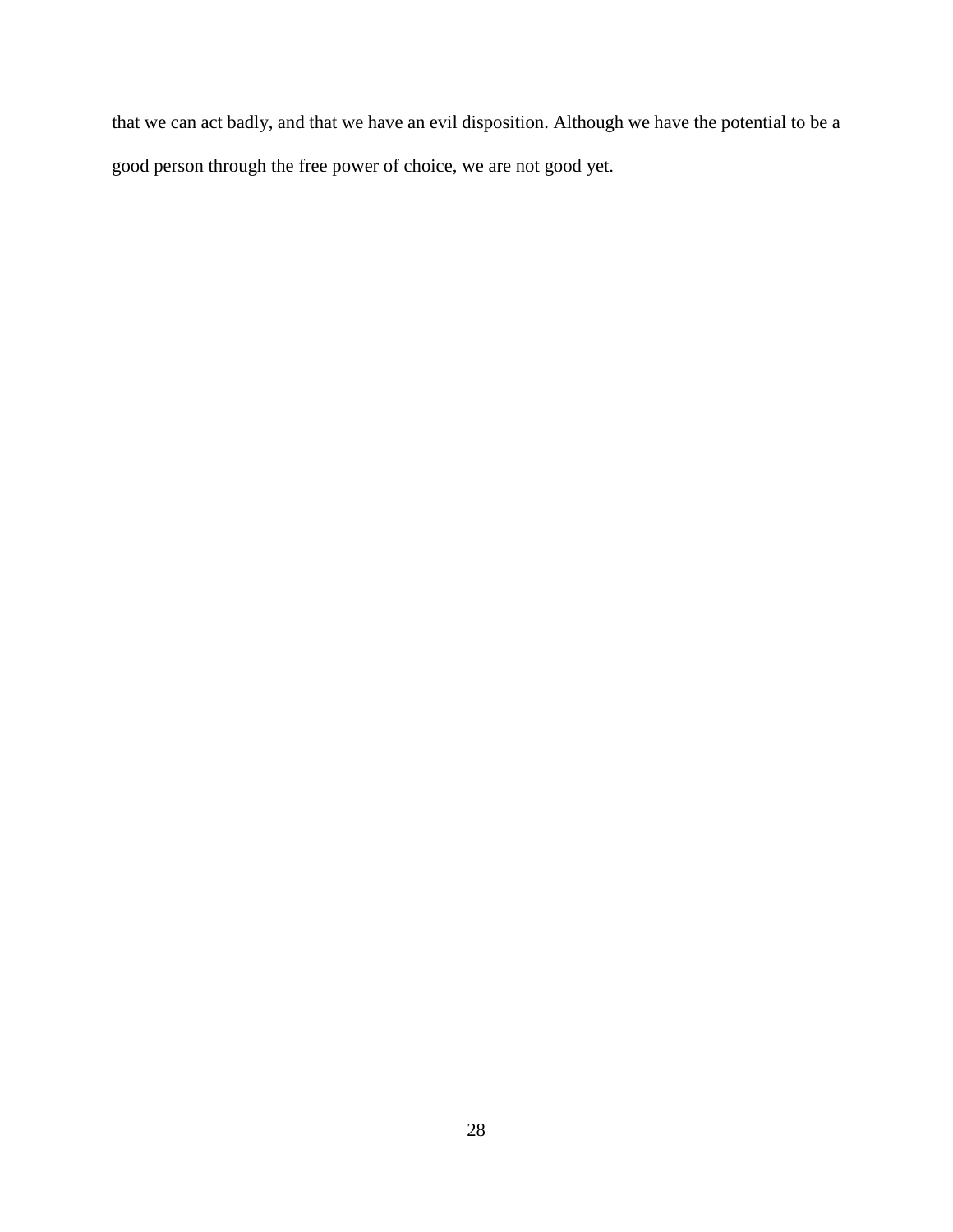## **References**

- Allison, Henry (1990), *Kant's Theory of Freedom*, Cambridge: Cambridge University Press.
- (2001), "Ethics, Evil, and Anthropology in Kant: Remarks on Allen Wood's *Kant's Ethical Thought*," *Ethics,* 111 (3), pp. 594-613.

(2012), *Essays on Kant,* Oxford: Oxford University Press.

- Kant, Immanuel (1998), *Critique of Pure Reason*, eds. and trans. Paul Guyer and Allen Wood, Cambridge: Cambridge University Press.
- (1999), *Groundwork of the Metaphysics of Morals*, in *Practical Philosophy*, ed. and trans. Mary Gregor, Cambridge: Cambridge University Press.
- (1999), *Critique of Practical Reason*, in *Practical Philosophy*, ed. and trans. Mary Gregor, Cambridge: Cambridge University Press.
- (1999), *Metaphysics of Morals*, in *Practical Philosophy*, ed. and trans. Mary Gregor, Cambridge: Cambridge University Press.
- (2001), *Religion within the Boundaries of Mere Reason*, trans. George di Giovanni, in *Religion and Rational Theology*, eds. George di Giovanni and Allen Wood, Cambridge: Cambridge University Press.
- (2007), *Anthropology from a Pragmatic Point of View*, trans. Robert Louden, in *Anthropology, History and Education*, eds. Günter Zöller and Robert Louden, Cambridge: Cambridge University Press.
- Korsgaard, Christine (1996), *Creating Kingdom of Ends,* Cambridge: Cambridge University Press.